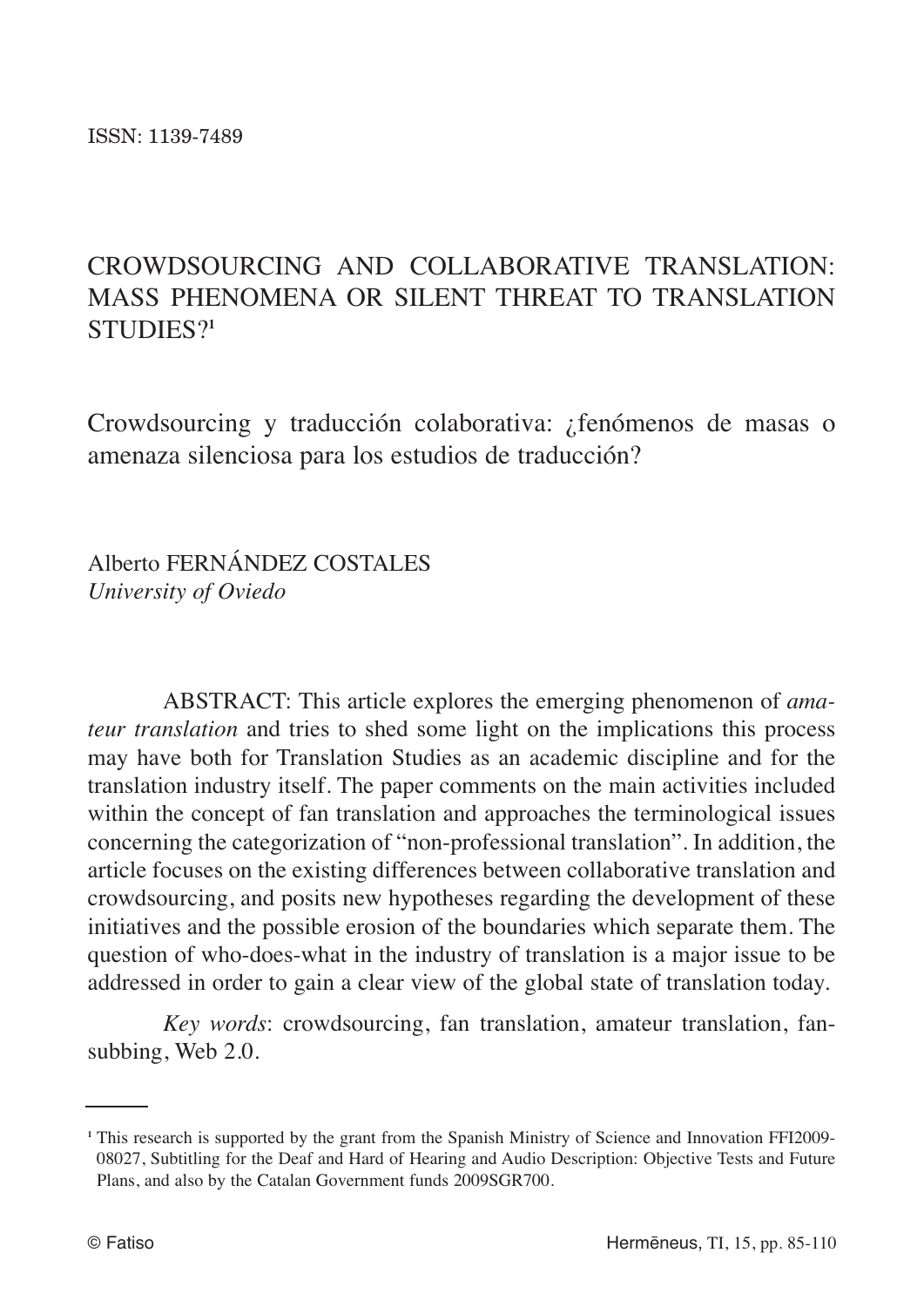RESUMEN: Este artículo explora el fenómeno emergente de la *traducción amateur* e intenta arrojar algo de luz sobre las implicaciones que dicho proceso puede tener para los Estudios de Traducción como disciplina académica y para la propia industria de la traducción. El artículo explica las principales actividades incluidas en el concepto de *fan translation* y contempla cuestiones terminológicas relacionadas con la categorización de la "traducción no profesional". Además de ello, el trabajo se centra en las diferencias existentes entre la traducción colaborativa y el *crowdsourcing* y plantea nuevas hipótesis en lo que respecta al desarrollo de estas iniciativas y la posible erosión de las barreras que las separan. La cuestión de quién hace qué en la industria de la traducción es un tema relevante que debe ser estudiado para poder disponer de una visión clara de la situación global de la traducción en la actualidad.

*Palabras clave*: *crowdsourcing*, traducción amateur, traducción no profesional, *fansubbing*, Web 2.0.

## **1. INTRODUCTION: A BRAVE NEW WORLD**

Globalisation is a widespread phenomenon that has reshaped the way people communicate in current society: the geo-political changes of the  $20<sup>th</sup>$ century and economic deregulation (market liberalisation, free trade etc.) have significantly increased the flow of goods, people and information. In other words, globalisation has shrunk the world by removing barriers and allowing access to information from (almost) anywhere in the world (Cronin 2003: 43). On the other hand, the progress achieved in the field of telecommunications allows us to consider the information society as the heir of the industrial society (Castells 1996: 46). As a matter of fact, new technologies have promoted the exchange of information and knowledge transfer amongst people by providing them with suitable tools and resources (Schäffner 2000: 1).

Arguably, technological changes and the establishment of the Internet as the standard communication tool for millions of people have contributed to the configuration of today's global panorama. The Web has clearly influenced our lives and some authors have already highlighted the possible dangers of the excessive dependency on information technology (or '*googelization*') of our society (Carr 2010). Regarding translation, the current panorama was foreseen more than a decade ago when O'Hagan (1996) described the forthcoming industry of the teletranslation, a global network where the paradigm of the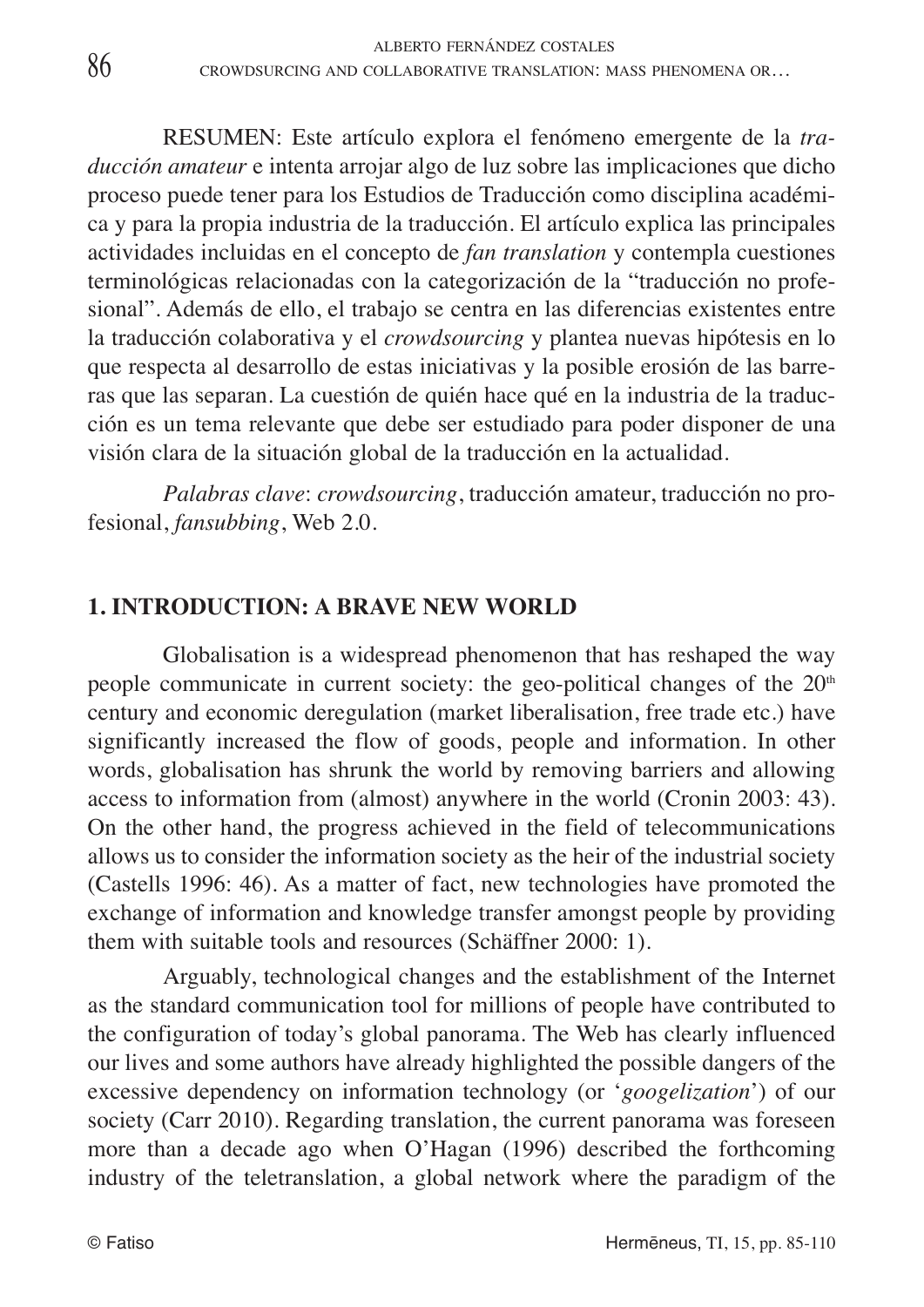information society would reshape the way people communicate (and translate) in the new era. Broadly speaking, these predictions were fairly accurate; in the last two decades we have witnessed the consolidation of the GILT industry (Globalisation, Internationalisation, Localisation and Translation) as a response to the need for the internationalisation and localisation of products (mainly software and websites) which has been approached from different points of view (Esselink 2000, Fernández Costales 2009, Pym 2004, O'Hagan and Ashworth 2002, Singh and Pereira 2005, Yunker 2002).

The discipline of Translation Studies has evolved in order to meet the continuous flow of challenges posed by multimedia products and modern genres and textual types: high-speed modes of interaction among users in the so-called 'Web 2.0' have opened new horizons, as have they fostered the dissemination of new phenomena in Translation Studies. Fan translation, or the adaptation of multimedia products by amateur translators, has been clearly propelled by new technologies and is a phenomenon that can hardly be avoided. Indeed, collaborative translation can have an impact on the way the translation industry develops in the coming years; as big corporations (e.g. Google, Microsoft etc.) rely on crowdsourcing for translating some of the content of their websites and applications, new business models and synergies can arise in the short term.

Relatively recently, linguistics and translation scholars have begun to work in the field of amateur translation, an activity usually frowned upon by academia and professional associations alike. A relevant question to pose here is whether it is actually important to find out about the work being done by nonprofessional translators. In other words, should scientific research be conducted on an *amateur* area where no quality standards or criteria have been established? Is it possible that by exploring this new field we are in fact promoting low-quality activities and improving their visibility? As there are no empirical data on the number of non-professional translations (here including interpreting, which is usually ignored in the study of collaborative translation), this seems to be a rather undefined and obscure area to analyse.

This paper underlines the idea that Translation Studies have to approach this field in order to gain a clear picture of the status and the real situation of translation today. Also, for the industry and the professional practice of translation, a knowledge of 'who is doing what' must be on the radar of both associations and freelancers, since it may supply valuable data and information to promote best practices and aid the struggle for recognition of the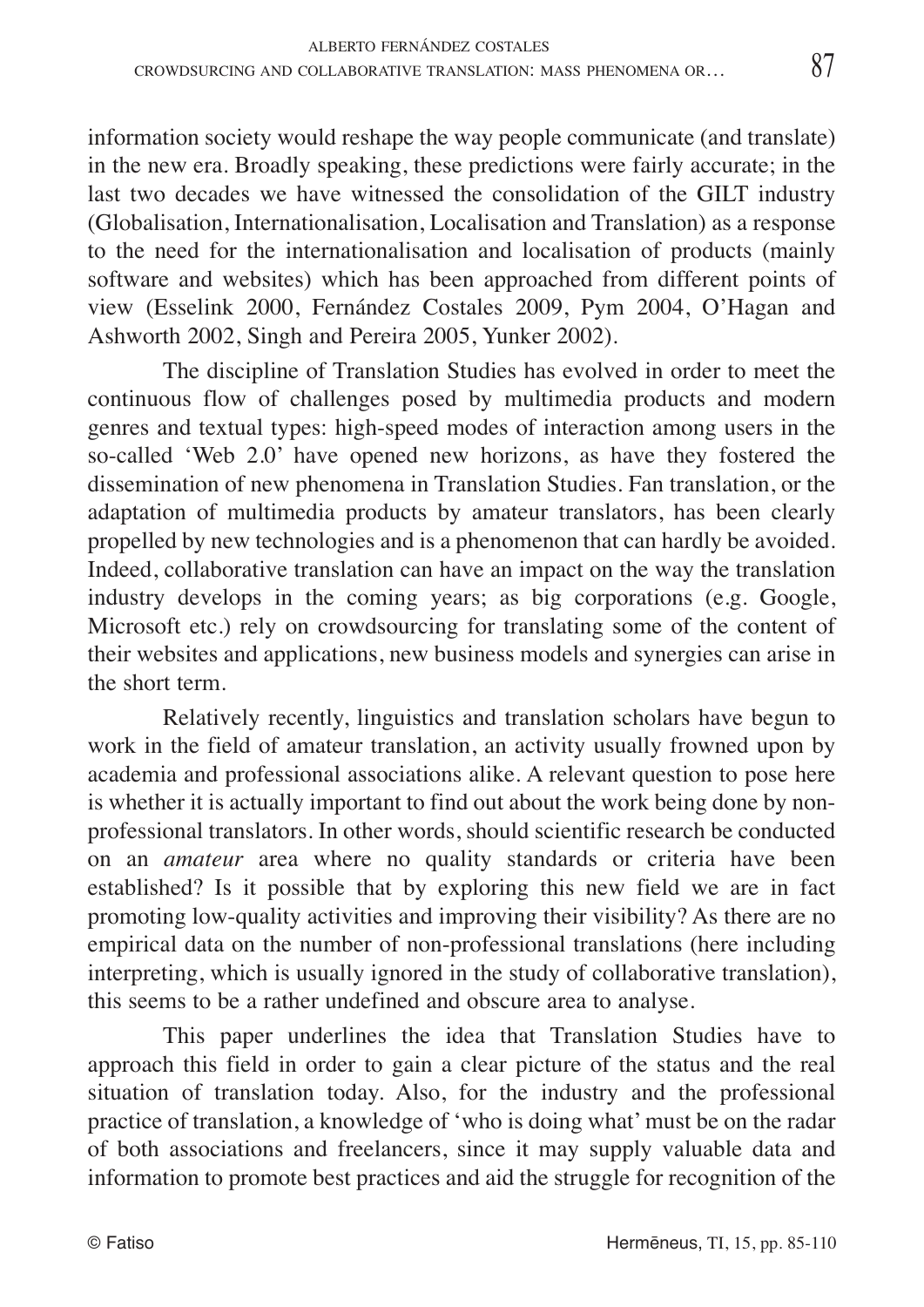profession and the role of (human) translators. The article's main hypothesis is that a line must be drawn to separate crowdsourcing from amateur or collaborative translation, as the rationale and motivation triggering both phenomena cannot be grouped under the same category.

The paper is structured as follows: the following section (section two) defines the object of study being analysed, and the different activities developed under the taxonomy of collaborative translation; section three reports on the main features of collaborative translation and also discusses the different possibilities regarding the terminology to be applied; in section four, the grounds for defining the boundaries between crowdsourcing and fan translation are explained, while section five discusses the implications of webbased and collaborative phenomena for Translation Studies and the translation industry. Finally, section six comprises the main conclusions of the paper.

## **2. DEFINING THE OBJECT OF STUDY: THE iTRANSLATION CROWD**

As an emergent mass phenomenon, collaborative translation has yet to be sufficiently explored and a large body of specialised literature relating to the field does not exist. However, it is worth mentioning that this web-based process has been recently addressed by several scholars (Cronin 2010, Díaz-Cintas and Muñoz Sánchez 2006, Ferrer Simó 2005, García 2010, O'Hagan 2009, Pérez González 2006, Perrino 2009) and is being widely discussed at international conferences and congresses.

The coming of age of the Internet with Web 2.0 and further developments aimed at achieving the so-called 'ubiquitous Web' have triggered the emergence of new collaborative phenomena whereby individuals and groups of people share information on a free basis, collaborate on different projects, and edit and create new digital content such as wikis, forums, podcasts or websites as a *community*. In addition, the interaction between users and the technology itself has been triggered through allowing individuals to produce rather than only consume electronic content, leading to a shift from consumers to *prosumers* (O'Hagan 2009). Virtual communities have been created and the number of Internet users has grown exponentially in recent decades; the setting up of global networks has also supported the belief that collective intelligence or "the wisdom of crowds" (Surowiecki 2004) may be collectively more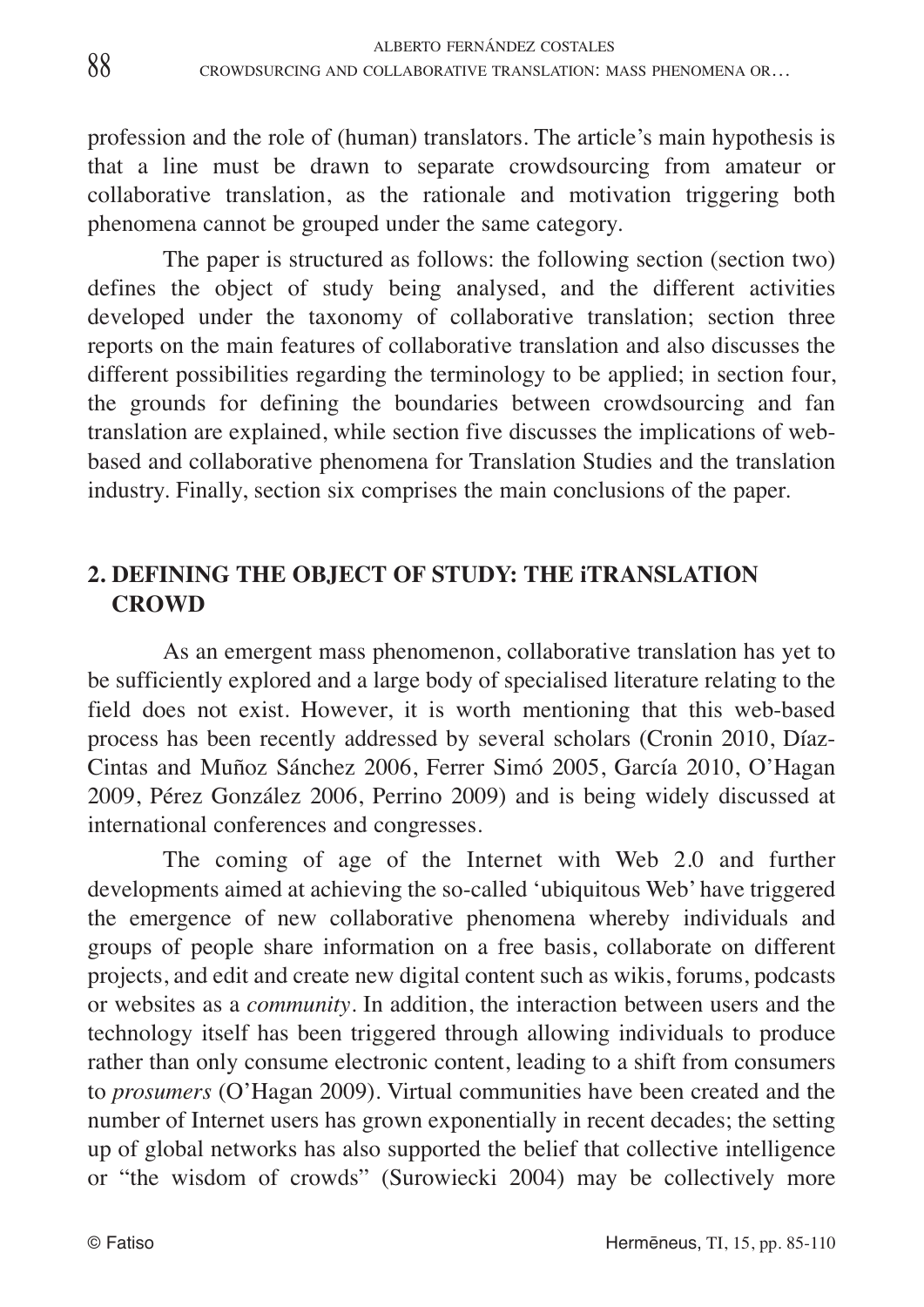powerful than the efforts of single individuals. In a nutshell, the Web has allowed users to participate and collaborate in the creation of a system where "much like in a social insect colony, individuals contribute to the bigger picture by adding or editing the elements that make up the building" (Perrino 2009). Similarly, Brabham (2008) considers that the rise of Web 2.0 is the main contributing factor to defining a new paradigm based on the overwhelming potential of the crowd, which is able to outperform the staff of multinational corporations and provide solutions to problems encountered by many companies.

It is worth mentioning that the Web may also have affected and reconfigured fan cultures (Hills 2002: 170). Even though 'fandoms' were set up and begun a long time ago, before computers were available to wider society (Jenkins 2006: 137), the impact the Web has had on the promotion of fan culture seems quite clear due to the number of devoted sites that have appeared on the Web. In fact, the involvement of more and more users in any kind of Internet-based fan activity is moving the fandom "from cult status to cultural mainstream" (Jenkins 2006: 142). For the scope and interest of this paper, fansubbing, romhacking and scanlations can be regarded as the three most relevant and influential types of "collaborative translation" which exist today.

Fansubs have been already approached by several scholars (Díaz-Cintas and Muñoz Sánchez 2006, Ferrer Simó 2005, O'Hagan 2008, Pérez González 2006), as they are a growing phenomenon and a fashionable activity for amateur translators to engage in. Fansubbing, derived from the expression *fan subtitling*, dates back to the 1990s and can be specifically located in the community of anime followers (Díaz-Cintas 2005). As originally no translations for many manga series were made into Western languages, some fans started to adapt their favourite stories from Japanese into English, aiming to grant access to these materials to the community of non-Japanese speaking manga followers across the world.

It is worth highlighting the increasing number of websites and forums devoted to the subtitling of American TV shows from English into Spanish, with a particularly high number of fansubbers from South America (Argentina and Mexico are especially active as far as fansubbing is concerned). The striking fact is that a new episode of a TV show released on an American TV channel is subtitled and uploaded to certain sites within hours of being aired. This is easily explained by the number of fansubbers working on the translation of one particular episode, as shown in Figure 1: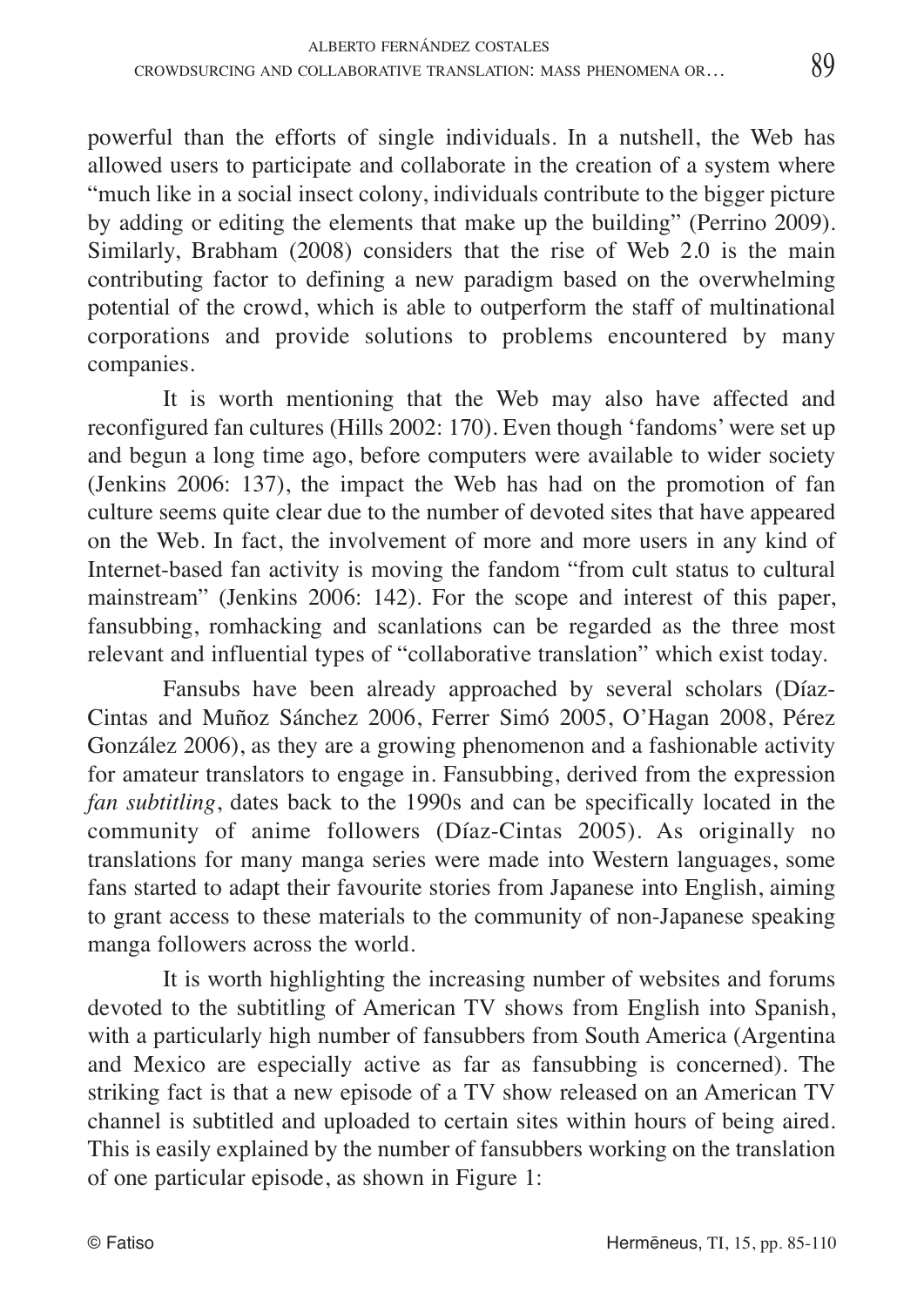| House MD, temporada 6, Capítulo 14                                        |            |                                                                             | $00:43:09 + 18354$ |
|---------------------------------------------------------------------------|------------|-----------------------------------------------------------------------------|--------------------|
| Versión FOM 350.00 megabytes<br>$^{\circ}$                                |            |                                                                             | Nueva traducción   |
| lo subió ilarre hace 368 días                                             |            |                                                                             |                    |
| English (US)                                                              | Completado | descargar                                                                   |                    |
| a ver y editar                                                            |            |                                                                             |                    |
|                                                                           |            |                                                                             |                    |
| 0 veces editado · 1517 descargas · 975 secuencias · editado hace 368 días |            |                                                                             |                    |
| <b>Español (Latinoamérica)</b>                                            | Completado | descargar                                                                   |                    |
| Yer y editar                                                              |            |                                                                             |                    |
|                                                                           |            | 971 veces editado · 9166 descargas · 975 secuencias · editado hace 364 días |                    |

Figure 1: Screenshot with the percentage of subtitles submitted by the different fansubbers of an episode of the American medical drama *House* (www.subtitulos.es).

As can be seen in Figure 1, episodes are not translated and subtitled by a single user. On the contrary, amateur translators adapt particular strands or small portions of each show. In this case, 37 different users have translated this episode of *House*, which has been edited 971 times. Every user can edit any of the 975 sequences or segments into which the episode has been divided, providing his or her own proposals for the subtitles. This can be used as an example of the type of 'workflow' normally created on this type of website, whereby a group of users works as a *community* in the adaptation of a product to a particular culture.

Fansubbing is an activity which falls under the scope of audiovisual translation, as fans use specific software (in most cases Open Source and freeware applications) **<sup>2</sup>** to subtitle a series and, as in any subtitling process, sync techniques are then applied to synchronize the subtitles with the image on the screen. Indeed, fansubbing is primarily concerned with interlingual subtitles where the script is adapted from the source into the target language, as opposed to intralingual subtitles (or *captioning*) in which the on-screen text is in the same language as the dialogues (Gottlieb 1998: 247). Besides the translation of

**<sup>2</sup>** The type of software used by fansubbers has not yet been analysed and no empirical data can support this statement. However, in many cases fans rely on free software (such as Sub Station Alpha or Virtual Dub) instead professional subtitling applications. Indeed, Open Source Software is one of the first scenarios in which amateur translation started to develop.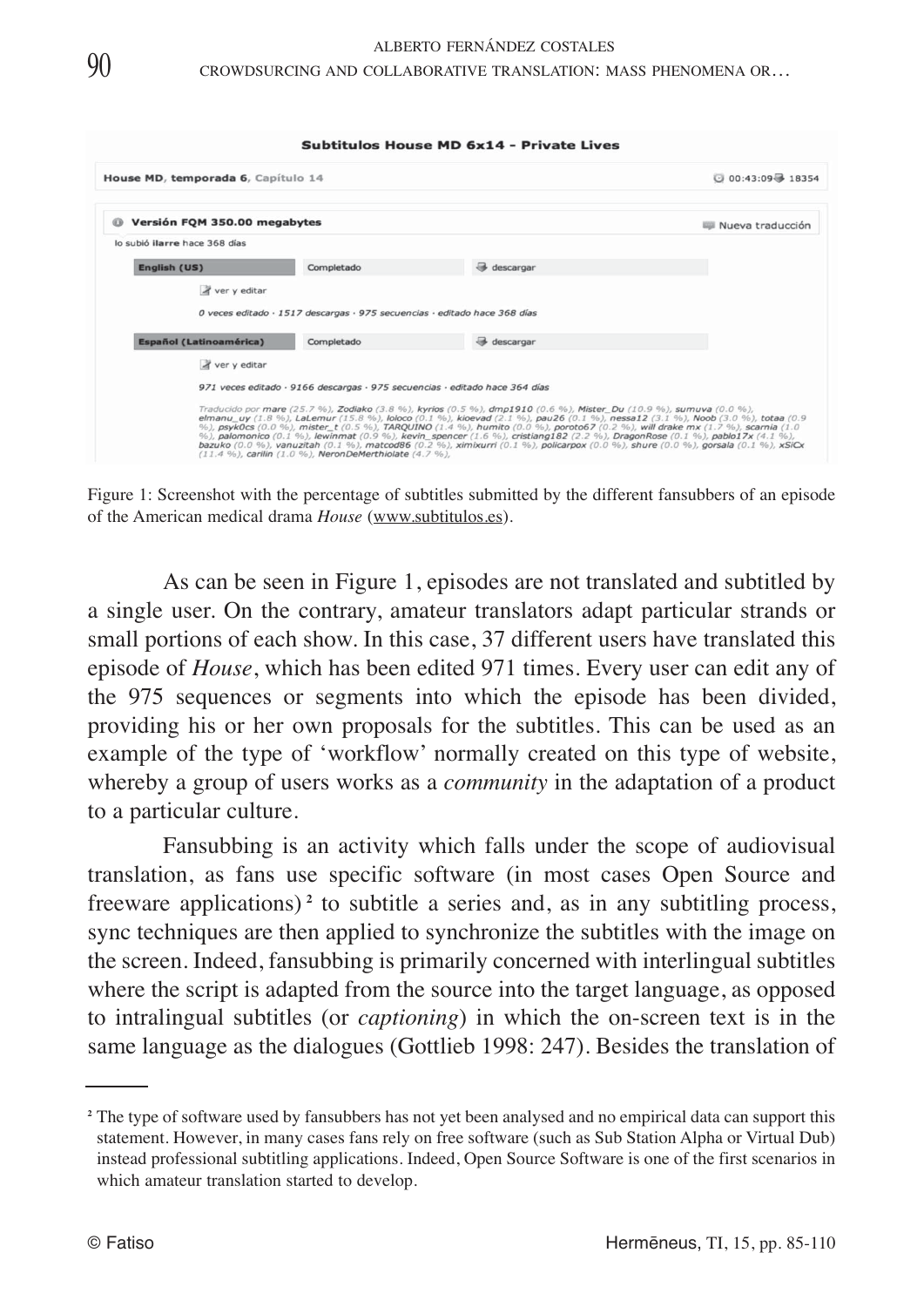the dialogues and lip-syncing, other extra-textual elements must be taken into account: cultural references, the use of colours, cumulative subtitles, dialogue techniques etc. (Díaz-Cintas 2005).

Another type of fan translation is so-called '*rom hacking*' (Muñoz Sánchez 2008, O'Hagan 2009), where players adapt their favourite games to a particular locale. In this case, gamers also adapt a digital product into a specific culture in order to allow other fans to play it in their own language. However, in some cases the motivation is slightly different to that of fansubbing, as many 'rom hackers' adapt the ROM with the aim of playing an old game from an extinguished platform on a modern system like the PC. Also, on many occasions the translational approaches are rather different to those of fansubbing because rom hackers adapt the game to a target locale without adhering to the source text. This can involve changing the dialogues, modifying proper nouns, creating new scenes from scratch or altering the story line. These can all be considered as proof of 'translating for pleasure's sake', or could even be regarded as examples of the *transcreation* or *carte blanche* that translators are alleged to have by some in the case of video game localisation (Mangiron and O'Hagan 2006). Besides rom hacking, in the case of video games other alternative practices relating to user-generated content can be observed: there are large communities of players translating content on the Web, modding and undubbing video games, or creating walkthroughs to help others advance in a particular game, or even writing so-called '*fanfics*' or "creative extensions of an original game" (O'Hagan 2009).

Finally, the adaptation by fans of comic books into other languages is a phenomenon known as '*scanlation'*, an expression formed by the words "scan" and "translation" (Ferrer Simó 2005). In this case, followers of comics translate their favourite stories and scan them, creating electronic files that are subsequently distributed via the Web. As in the case of rom hacking, space restrictions are one of the most important challenges needing to be tackled by amateur translators adapting comics to other cultures. As in the two previous cases, a large number of fans are translating comic and graphic novels from Japanese in to Western languages. Therefore, a good cultural command of Japanese customs and traditions is an expected requirement for amateur translators engaging in scanlations.

There are no empirical data on the total amount of information translated by people on a voluntary basis. Similarly, the number of documents adapted by *the masses* through the process of crowdsourcing cannot be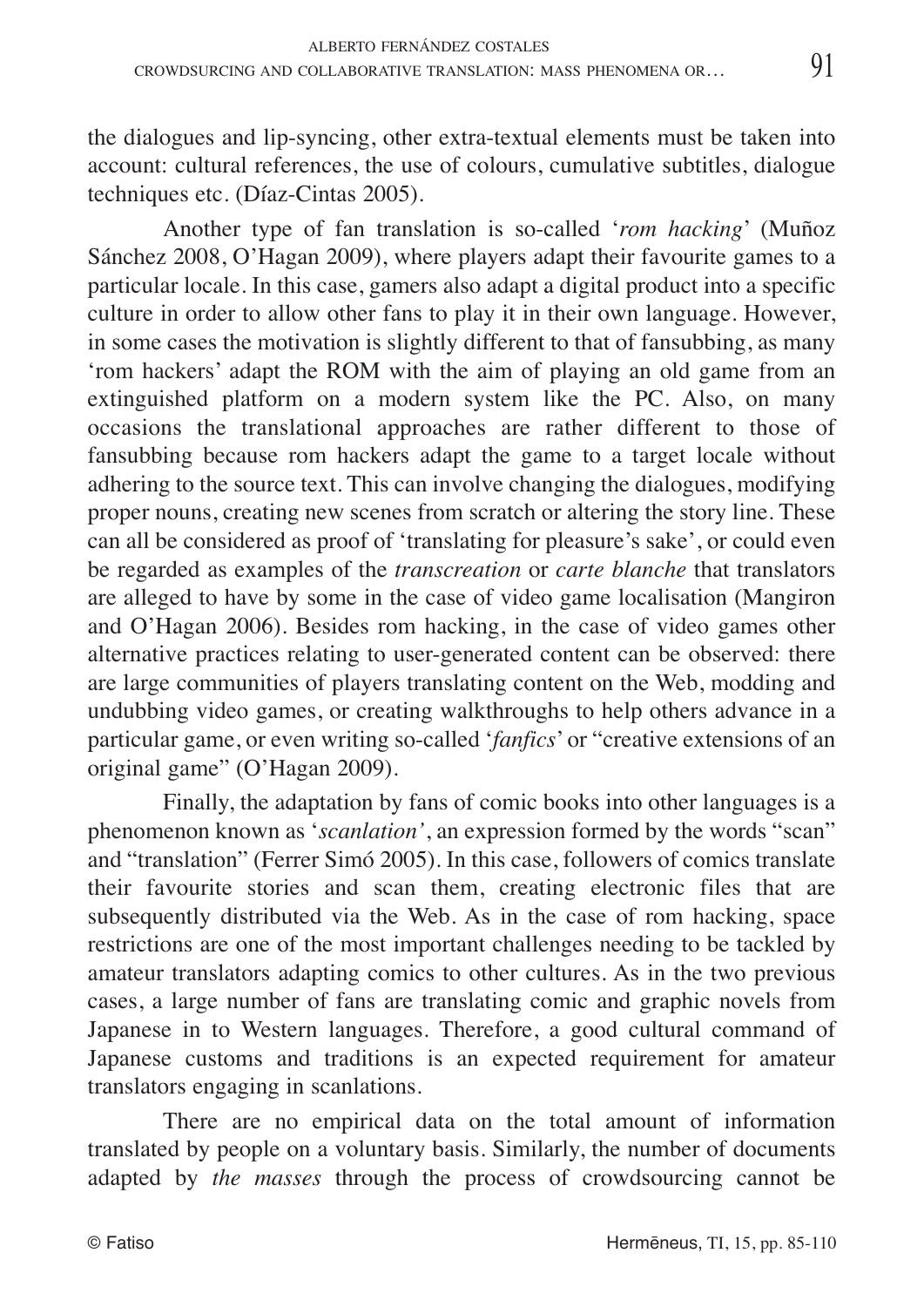estimated, even when some companies partially reported their figures regarding the massive outsourcing of translation to volunteers. In other words, we have reached the era of the *translation* or '*itranslation*' *crowd*. The differentiation between amateur translation and crowdsourcing is an essential issue approached in this paper, as there are visible and underlying features separating the characteristics of each that need to be explained.

### **3. COLLABORATIVE TRANSLATION REVISITED**

The previous section offered a brief outline of some of the most representative and relevant cases of collaborative translation. Several differences between these activities are evident since they belong to different fields and scopes. Nevertheless, there is one common feature underlying all these processes which means the basis for a translation can be considered "collaborative": the fact that they are all adaptations made *by fans for fans*.

We are now dealing with the motivation of amateur translators. It seems that the personal desire to contribute to the spread of information or to allow other people to read and access materials in their own language are both underlying features in all these phenomena. Additional nuances can be explored, as there are many different grounds to explain why people get engaged in collaborative translation. They do so in order to promote a particular field and let other people read about it, simply for the pleasure they get from translating (i.e. 'translation for art's sake'), to improve their writing skills in a foreign language, **<sup>3</sup>** or even for more altruistic and determined purposes (for example, some people translate on an unpaid basis for NGOs or non-profit organizations such as UNICEF and Save the Children, and there are volunteer translators adapting texts on rare illnesses, marginal or peripheral communities etc.). A rather interesting case in point is the Rosetta Foundation, a spin-off of the University of Limerick which aims to relieve poverty and promote justice by removing language barriers. **<sup>4</sup>** More specifically, this non-profit organisation aims to make information available to people all over the world regardless of

**<sup>3</sup>** Research can be conducted in this field, as the translation of materials can be effectively used as part of language and translation courses to improve students' linguistic competence. To this end, some papers have been published on the use of subtitling techniques in translation classes and in language learning environments (Díaz-Cintas 1995, Talaván 2006).

**<sup>4</sup>** See the official website at: http://www.therosettafoundation.org. Accessed on November 20th 2011.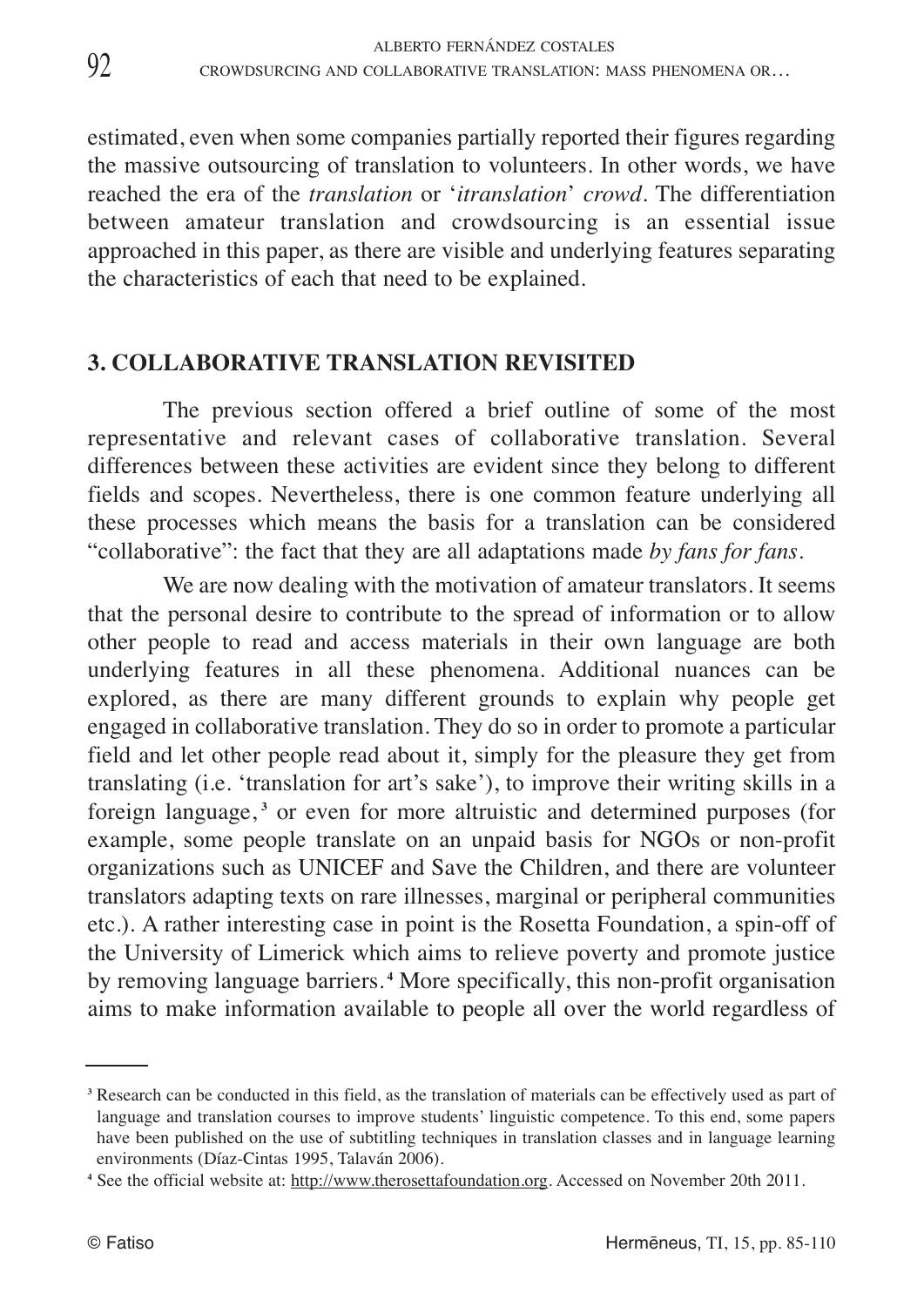their level of income, cultural background or the language they speak (Anastasiou and Schäler 2010).

In any case, the different motivations of amateur translators can be categorized under the label of 'translated by fans for fans', as this generalization also constitutes the main feature common to all of them. One of the most famous examples of a rapid "fan" translation assignment was the adaptation of the last book in the *Harry Potter* series into Chinese in less than 48 hours by a group of amateur translators and volunteers (Munday 2008: 190).

As for the terminological issue, the adaptation of content on a voluntary basis has been given different names and labels: "wiki-translation" (Cronin 2010), fan translation, amateur translation, collaborative translation and community translation. Albeit all of these newly-coined terms seem applicable to some extent, for the purposes of this paper the last two seem to be most accurate compared to the alternatives. Wiki-translation would be appropriate to the adaptation of 'wiki' websites, but it would be unsuitable if applied to other contexts; fan translation can define processes like fansubbing, romhacking or scanlations, but is somewhat vague when used to deal with translations carried out by amateurs working in the NGO field, as for example people who translated information voluntarily after Haiti's earthquake in 2010 cannot be regarded as 'fans'. In addition, the term *amateur* translation ignores the fact that there are *professional* translators involved in some of these processes. Indeed, some professional translators feel engaged in humanitarian causes, social issues or political activism and willing to work for free in certain circumstances. Also, some translators who are starting their professional careers translate online content on a voluntary basis to obtain experience and perhaps also gain some visibility or publicity, or even build a portfolio for future employment. In fact, some researchers make the point that crowdsourcing and collaborative initiatives can benefit those users seeking to acquire new skills or to build on their experience when searching for a job or when establishing themselves as freelancers (Brabham 2008).

Collaborative translation and community translation cover all the cases previously mentioned and include reference to the translations performed by the community of users on a voluntary basis. These two terms would therefore seem to be more descriptive and accurate from the point of view of the subject being analysed; however, due to the advantage already provided by the expression 'fan translation', it is possible that this expression is more likely to be used by the practitioners of this phenomenon themselves. The acronym CT

93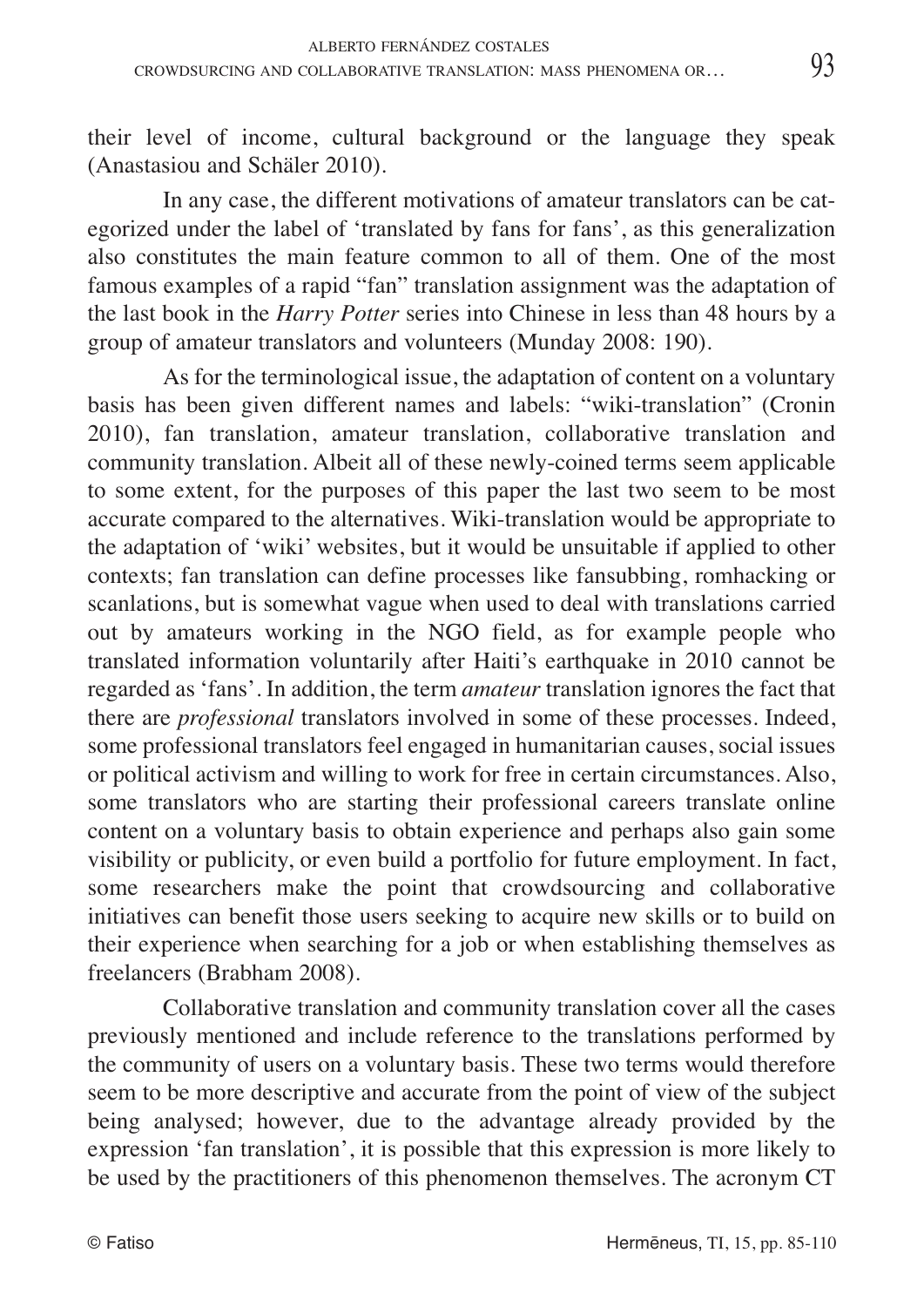is used by some authors (DePalma and Kelly 2008) in reference to "community translation", "collaborative technology and processes" and "crowdsourcing", as they estimate all of these to be within the framework of user-based initiatives. However, this paper argues that although all these phenomena share common core features, some distinctions should be pointed out between "spontaneous" collaborative initiatives and those other processes initiated by companies or third parties.

The term 'User-Generated Translation' or UGT is preferred by O'Hagan (2009), and Perrino (2009) who considers collaborative translation to be "undoubtedly vague and tautological". As has already been stated in the introduction, one of the aims of this paper is to establish the possible barrier between the activities that have been commented on thus far and the process known as crowdsourcing. Therefore, accepting the suitability and appropriateness of the term User-Generated Translation for all translational activities observed on the Web (including crowdsourcing), the concept of collaborative translation is used in this paper to refer uniquely to those projects and initiatives started by users for users, leaving aside those processes promoted by companies or institutions outsourcing their services.

### **4. CROWDSOURCING: THE OBLIVION OF TRANSLATORS?**

The term 'crowdsourcing' (a word compound created from "crowd" and "outsourcing") implies the massive outsourcing of tasks to volunteers and is intended to reduce the gap between professionals and amateurs. Jeff Howe, one of the promoters of crowdsourcing as a mass phenomenon (2008), provides the following definition on his website: "Crowdsourcing is the act of taking a job traditionally performed by a designated agent (usually an employee) and outsourcing it to an undefined, generally large group of people in the form of an open call". **<sup>5</sup>** This definition is quite interesting as it mentions the fact that this task was previously assigned to an employee and is now outsourced to a non-specified pool of people. However, this statement does not comment on the possible use of the information by the companies performing crowdsourcing or the implications this may have for the people engaged in the process. On the same theme, García (2010) states the following:

**<sup>5</sup>** Source: http://www.crowdsourcing.com/. Accessed on 16th March 2011.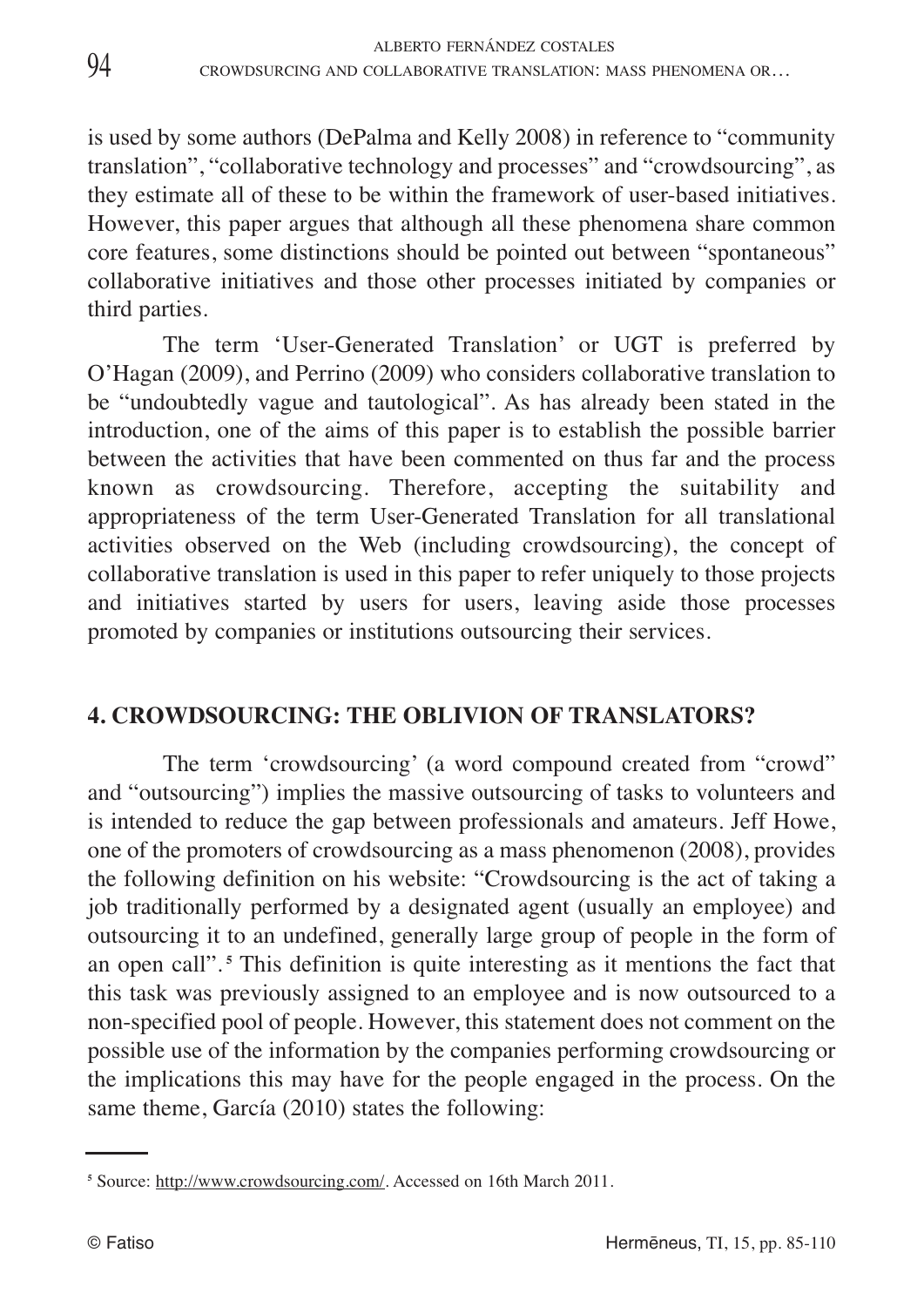*Of recent web developments, often conflated under the Web 2.0 tag, a major one is linked to crowdsourcing, roughly meaning the delegation to (unpaid) volunteers of tasks previously reserved for professionals. Journalism and photography are given as typical examples of areas in which the crowd is replacing the professional. Translation is another.*

This observation adds a couple of relevant details to the prior definition, one of which being the inclusion of the adjective *unpaid* and the other the use of the word *professionals*. From reading this explanation, it could be suggested that crowdsourcing can lead to a loss of quality and professionalism in order to save money or cut costs (an idea supported by some researchers such as Bogucki 2009). Although some scholars working in the field consider crowdsourcing to be a beneficial process able to provide solutions to particular problems, we need to bear in mind that "problems solved and products designed by the crowd become the property of companies, who turn large profits off from this crowd labor" (Brabham 2008). Indeed, Brabham reports on well-known examples of organisations (such as Converse, Sony and Chrysler) which have implemented successful crowdsourcing strategies in order to develop their business and increase their market share. Obviously, the Web has turned out to be the perfect tool for the promotion of any activity which aims to reach the greatest number of people possible, so it is not surprising that web-based crowdsourcing has become tremendously successful. This process has been widely criticised as its ethical, social and economical implications are subject to debate (Díaz-Cintas and Muñoz Sánchez 2006, Leonard 2005, Munday 2008: 190), and the true interest of many companies is somehow hidden behind the idea of improving interaction amongst users and consolidating the freedom of the Web.

For the interest and the scope of this paper, the question to be addressed at this point is who benefits from the efforts of volunteer translators (or shall we coin the terms *crowdsourcees* to refer to those performing the tasks and *crowdsourcers* to the people outsourcing the job?). In other words, provided that crowdsourcing is not run 'by fans for fans', the desire of public and private companies to cut costs and save some money can be the ultimate and underlying reason to promote it. Indeed, it would be interesting to have empirical data on the corporations and "dot-coms" whose revenues have rocketed thanks to the support of the 'collective intelligence of the crowd'.

Notwithstanding that the massive outsourcing of a task is contextualized in the framework of Web 2.0 and the promotion of user interaction, it is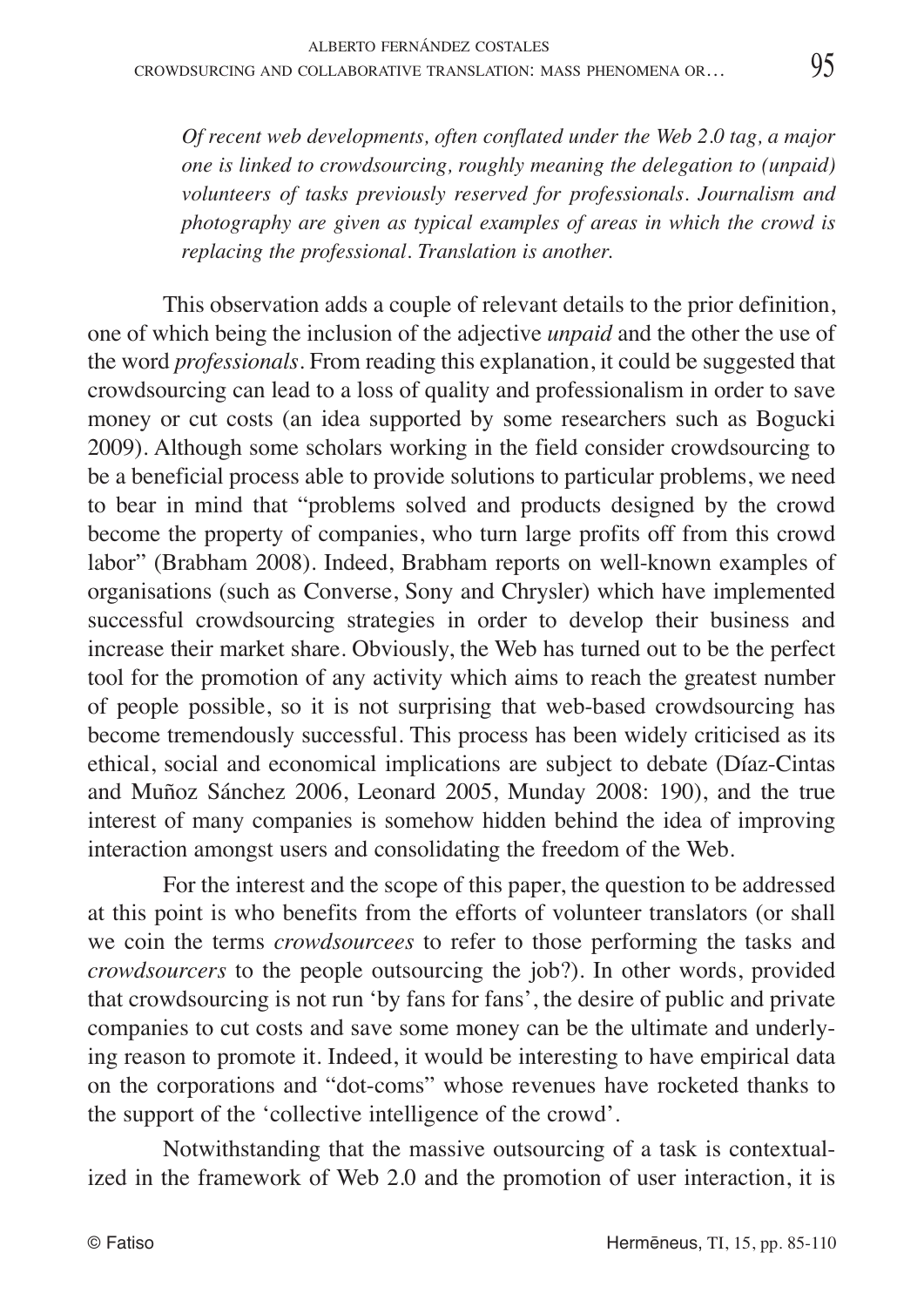feasible to think that companies are using volunteer translators to keep the money that is not then invested in the translation industry (including here professional translators, proofreaders, post-editors or even machine translation systems). Also, the alleged "community or collective sense" defended by companies that rely on crowdsourcing is somewhat overshadowed if we pay attention to the fact that many of them have staff devoted to selecting and filtering the best alternatives of those submitted by *the crowd.*

This is the main difference which must be established between collaborative translation and crowdsourcing. While the former is based on the relationship between supporters of a certain field or volunteers in particular settings and scenarios, the latter cannot be included in the same category as some opacity can be detected in the workflow of the process. In other words, we have a relation among equals on the one hand and a hierarchical structure on the other. This is in tune with the differentiation made between crowdsourcing and "commons-based peer production" (Benkler 2002) in which users cooperate and work collectively without being managed, directed or sponsored by any organisation, an example of this being the creation of articles in Wikipedia (Brabham forthcoming).

In addition, issues of quality may not be considered and assessed on the same basis: collaborative translation relies on the free exchange of information as its main grounds; however, in crowdsourcing companies profit from the work done by people and therefore a certain degree of professionalism - i.e. quality standards or criteria - could be expected and requested by the final users. Many well-known companies such as Google, LinkedIn and Facebook have relied on crowdsourcing to have their online content translated into different languages (García 2010, O'Hagan 2009). To illustrate this with an example, the user interface of the social network Facebook has been translated into 23 languages by volunteers who have agreed to participate in the crowdsourcing process launched by the company. Even though there are professional translators and agencies working on this project (and some of these can even gain some recognition or pursue promotional goals by translating pages or applications), most of the people adapting the content can be considered to be amateurs or fan translators. In the case of Spanish, Facebook has received 147,797 translations by users and the number of active translator accounts is 234 **<sup>6</sup>** - this can be checked in the translation section of the website (shown in Figure 2):

**<sup>6</sup>** Source: www.facebook.com/translations. Accessed on 17th March 2011.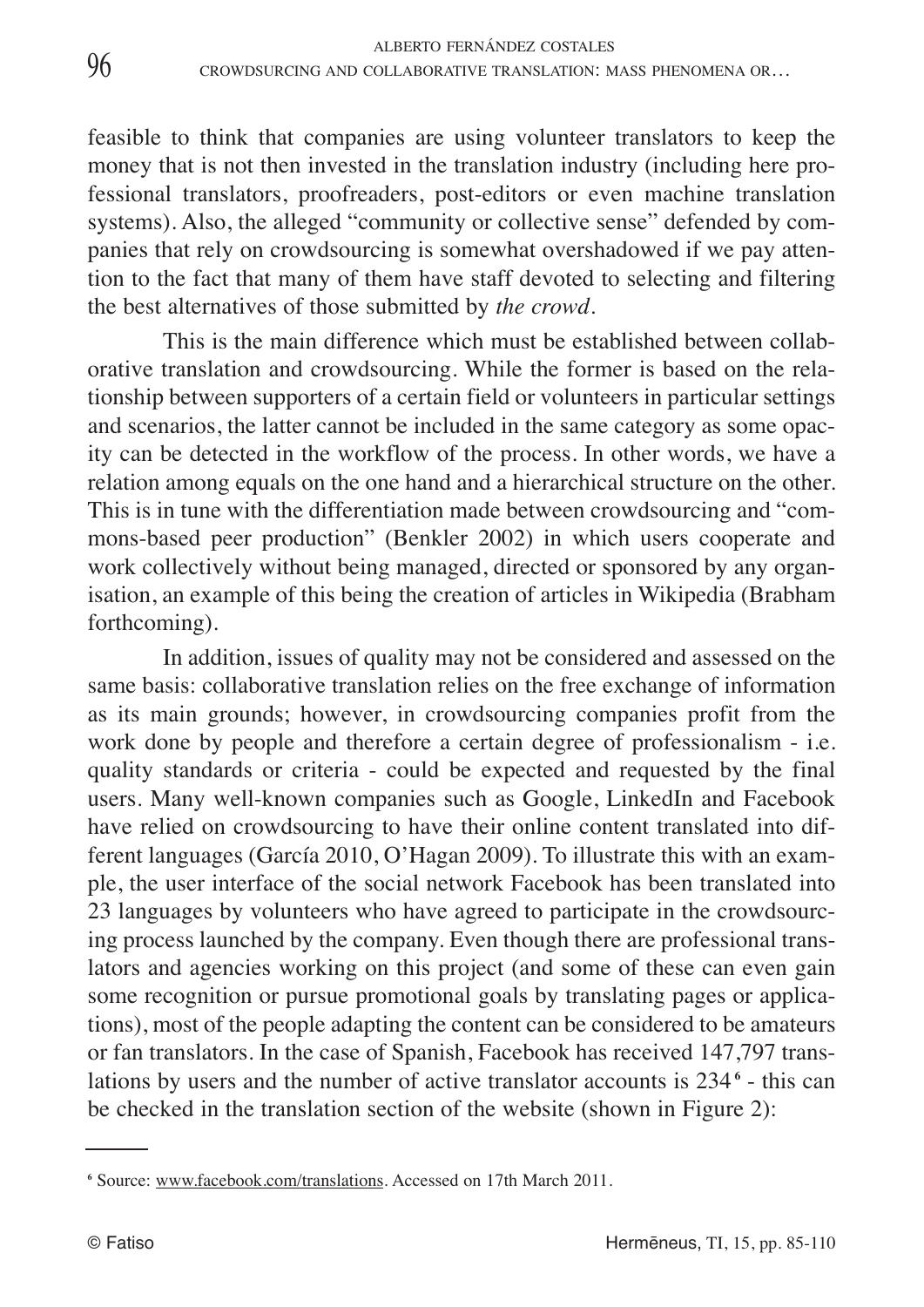#### ALBERTO FERNÁNDEZ COSTALES CROWDSURCING AND COLLABORATIVE TRANSLATION: MASS PHENOMENA OR*…*

| facebook                         | <b>Buscar</b>                                                                                                                                                                    |                                                                                                                                                                                    |  |  |
|----------------------------------|----------------------------------------------------------------------------------------------------------------------------------------------------------------------------------|------------------------------------------------------------------------------------------------------------------------------------------------------------------------------------|--|--|
| Traducciones al Español (España) |                                                                                                                                                                                  |                                                                                                                                                                                    |  |  |
| <b>Buscar frases</b>             |                                                                                                                                                                                  | Bienvenido a la aplicación de traducción de Facebook al Español (España)                                                                                                           |  |  |
| Idiomas y administradores        |                                                                                                                                                                                  | Hemos abierto a la comunidad el proceso de traducción porque tú sabes mejor que nadie<br>cómo se debería traducir Facebook a tu idioma. Participa tanto como quieras en traducir,  |  |  |
| Preferencias                     | votar y debatir con otros traductores.                                                                                                                                           |                                                                                                                                                                                    |  |  |
| Traducir                         | ¡Facebook en Español (España) ya está terminado!                                                                                                                                 |                                                                                                                                                                                    |  |  |
| Votar                            |                                                                                                                                                                                  | Gracias por ayudar a que Facebook esté disponible en Español (España). A continuación te<br>sugerimos algunas cosas que puedes hacer para seguir mejorando Facebook en Español     |  |  |
| Revisar                          | (España).                                                                                                                                                                        |                                                                                                                                                                                    |  |  |
| Mis traducciones                 | Traducir nuevas funciones                                                                                                                                                        |                                                                                                                                                                                    |  |  |
| Traducir por página              | Todos los días se añaden nuevas funciones en Facebook, lo que hace que aparezcan frases<br>nuevas para traducir. En el panel de traducción encontrarás las cadenas de texto para |                                                                                                                                                                                    |  |  |
| Invitar a amigos                 | traducir más recientes.                                                                                                                                                          |                                                                                                                                                                                    |  |  |
| Guía de estilo                   | Seguir votando                                                                                                                                                                   |                                                                                                                                                                                    |  |  |
| Glosario                         |                                                                                                                                                                                  | El sistema de voto continuo permite que Facebook en Español (España) siga mejorando. La<br>coherencia y corrección de cada nueva traducción son aspectos que siempre necesitan ser |  |  |
| Clasificación                    | comprobados por la comunidad. ¡Tu voto es importante!                                                                                                                            |                                                                                                                                                                                    |  |  |
| Avuda                            | Utilizar el modo de denuncia de traducciones                                                                                                                                     | ¿Has encontrado un error en Español (España)? Usa el modo de denuncia del panel de                                                                                                 |  |  |
| Acerca de                        | traducción para alertar a otros traductores y a Facebook.Puedes Revisar las frases<br>denunciadas por la comunidad en cualquier momento.                                         |                                                                                                                                                                                    |  |  |
|                                  | <b>Estadísticas</b>                                                                                                                                                              |                                                                                                                                                                                    |  |  |
|                                  | 234 Traductores                                                                                                                                                                  | 147.797 Traducciones                                                                                                                                                               |  |  |
|                                  | Traducciones<br>hechas por ti                                                                                                                                                    | $1.798$ Frases sin                                                                                                                                                                 |  |  |

Figure 2: Statistics on the number of translations of Facebook content into Spanish.

The example of Facebook may have influenced other companies to follow suit. In 2009, LinkedIn sent an e-mail to more than 41 million users with a survey asking about their availability and willingness to translate online content on a voluntary basis. This provoked bitter protests from professional translators (Kelly 2009). Similarly, Second Life fans adapted the content of its site into eleven different locales, as three quarters of the registered users are not native speakers of English (Ray 2009). The process undertaken by these sites may serve to illustrate how crowdsourcing is working on the Web and the way in which it can affect the practice and industry of translation.

As commented on in previous sections, crowdsourcing and collaborative translation are commonly included in the same category. O'Hagan (2009) considers there is an "evolution from unsolicited fan translation to solicited community translation now called crowdsourcing" and includes both phenomena within "the framework of user-generated translation (UGT)", this concept being a hypernym of the previous terms: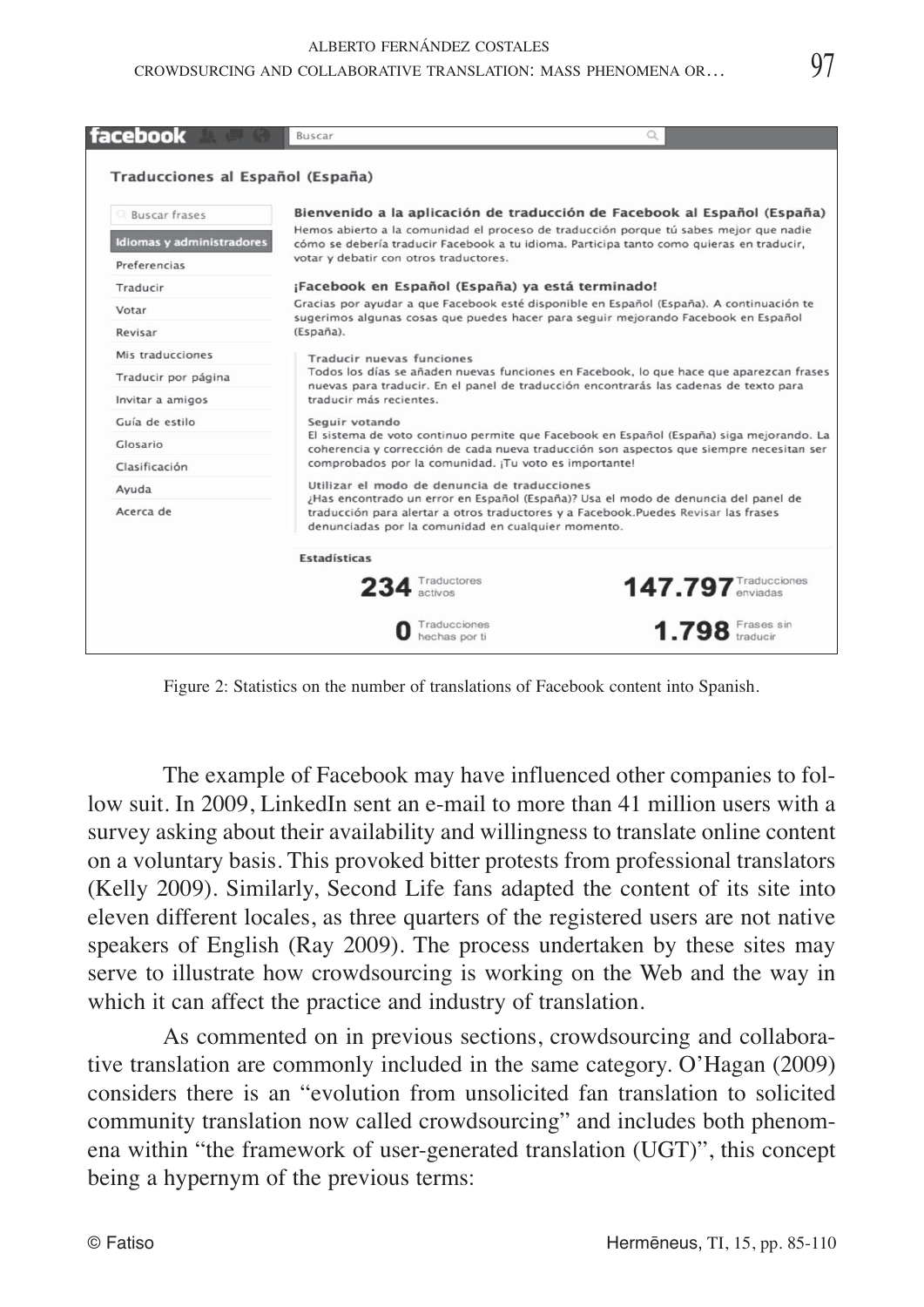*Drawing on this description, I use the term user-generated translation (UGT) in this article to mean a wide range of Translation, carried out based on free user participation in digital media spaces where Translation is undertaken by unspecified selfselected individuals. The user in UGT therefore is somebody who voluntarily acts as a remediator of linguistically inaccessible products and direct producer of Translation on the basis of their knowledge of the given language as well as that of particular media content or genre, spurred by their substantial interest in the topic. (O'Hagan 2009).*

In the same vein, Perrino (2009) also uses the expression User-Generated Content as an "umbrella term used to define translation practices made possible by various online services". However, the author of this paper considers that it is important to distinguish between user-based collaborative efforts (even when they may be affecting the translation industry in a negative way, as discussed in the next section) and those processes initiated by companies or corporations. In fact, we are contributing to the promotion of ambiguity and anonymity in the creation of digital and online content, and the concept "user" would be somehow obscured if private interests were involved.

As a concluding remark, the difference between crowdsourcing and collaborative translation can be settled by the fact that the first is a market-driven phenomenon while the second a user-centred process. Beyond the social or sociological connotations this statement could have, there are also nuclear questions regarding the status of the translator and the consideration of translation as a profession, as crowdsourcing invites "anyone to be a translator" (Bogucki 2009). At the same time however, the recognition of this activity is somehow ignored since "the crowdsourcing trend shows that the web values translation as a skill, if not as a profession" (García 2010). The same label could be applied to the case of collaborative translation but the key difference here lies in the promoter of the activity: as long as the users are the ones who start translating, no economic interest can be directly linked to this initiative. In other words, while crowdsourcing is a top-down managed process, collaborative efforts such as open source methods and commons-based production rely on bottom-up approaches (Brabham forthcoming). This can also be explained using a more academic approach by applying the concept of the *commissioner* or the *initiator* in translation (Nord 1991: 93). While in one case, the translational process is started by private or public companies in the other, it is initiated by the users themselves, who also happen to be the target audience and the consumers / producers of the texts.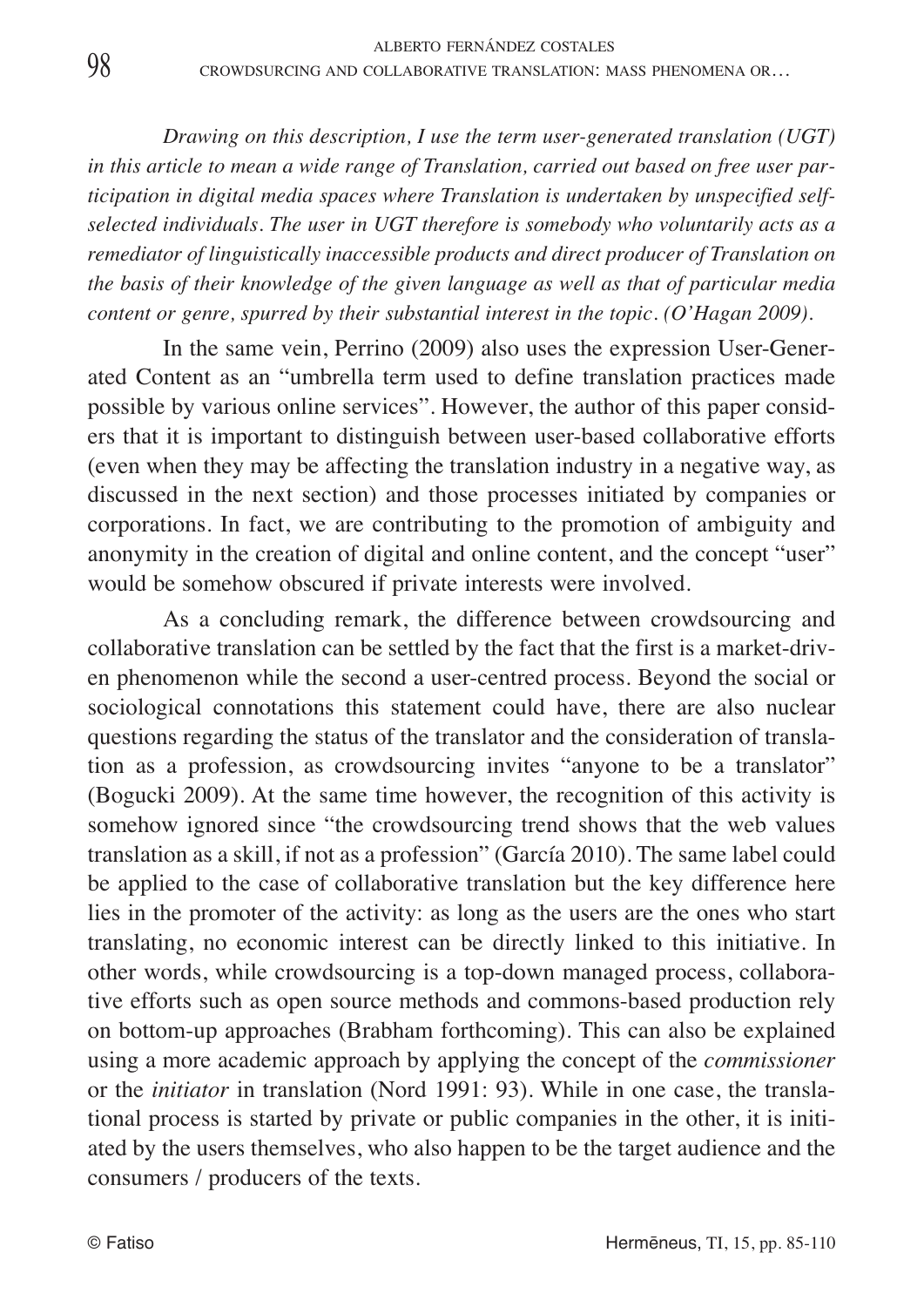It is worth mentioning that there are no published studies exploring the motivation of people who translate on a voluntary basis: as we explained in the previous section, within the category of "collaborative translation" further sections or sub-groups can be established. As for the motivations of the companies, these might be even more difficult to define, since companies listed on the stock exchange such as Facebook should not impose budget constraints in order to avoid designing and implementing the localization of their website and applications into different locales. Following this, it could be hypothesised that other motivations lie behind the idea of crowdsourcing (e.g. using Web 2.0 as a tool intended to supply companies with market surveys and other information, or simply trying to make people use their website as much as possible). However, if the terms and conditions of most crowdsourcing-based activities are studied in detail it seems quite clear that the established policy seems to be rather unprofitable for the users who collaborate as part of the community, as can be observed in the following statement (Figure 3):

### Condiciones aplicables a la traducción de Facebook Fecha de la última revisión: 29 de junio de 2009

The Translate Facebook application collects translations, comments, suggestions, ideas, feedback and other information ("Submissions") from you and other users in connection with Facebook's language translation project to provide access to Facebook and applications and websites that use Facebook's platform in multiple languages (the "Project").

You understand that your participation in the Project is for the benefit of the Facebook user community as it will allow users whose participation is currently limited by language to more fully participate. You acknowledge that your participation in the Project is entirely voluntary, and you understand that no monetary or other compensation will be given to persons, including you, for Submissions. You may provide as much or as little input into the Project as you wish and can cease contributing to the Project at any time.

In consideration of Facebook's permitting you to participate in the Project and the benefits to the Facebook user community of which you are a member, you acknowledge and agree that any Submissions that you provide to Facebook will be owned by Facebook. Accordingly, you irrevocably assign to Facebook all right, title and interest, including all intellectual property rights, in and to all Submissions, and Facebook is entitled to the unrestricted use and dissemination of these Submissions for any purpose, commercial or otherwise, without acknowledgment, consent or monetary or other tangible compensation to you. To the extent that the foregoing assignment is or becomes invalid or unenforceable to any degree or for any reason, you grant Facebook an irrevocable, perpetual, exclusive, fully-paidup, royalty-free, worldwide right and license, with the right to sublicense, to use, reproduce, display, perform, create derivative works of, distribute and otherwise exploit the Submissions in any manner.

Figure 3: Screenshot of the terms and conditions applied to translations on Facebook (www.facebook.com/translations).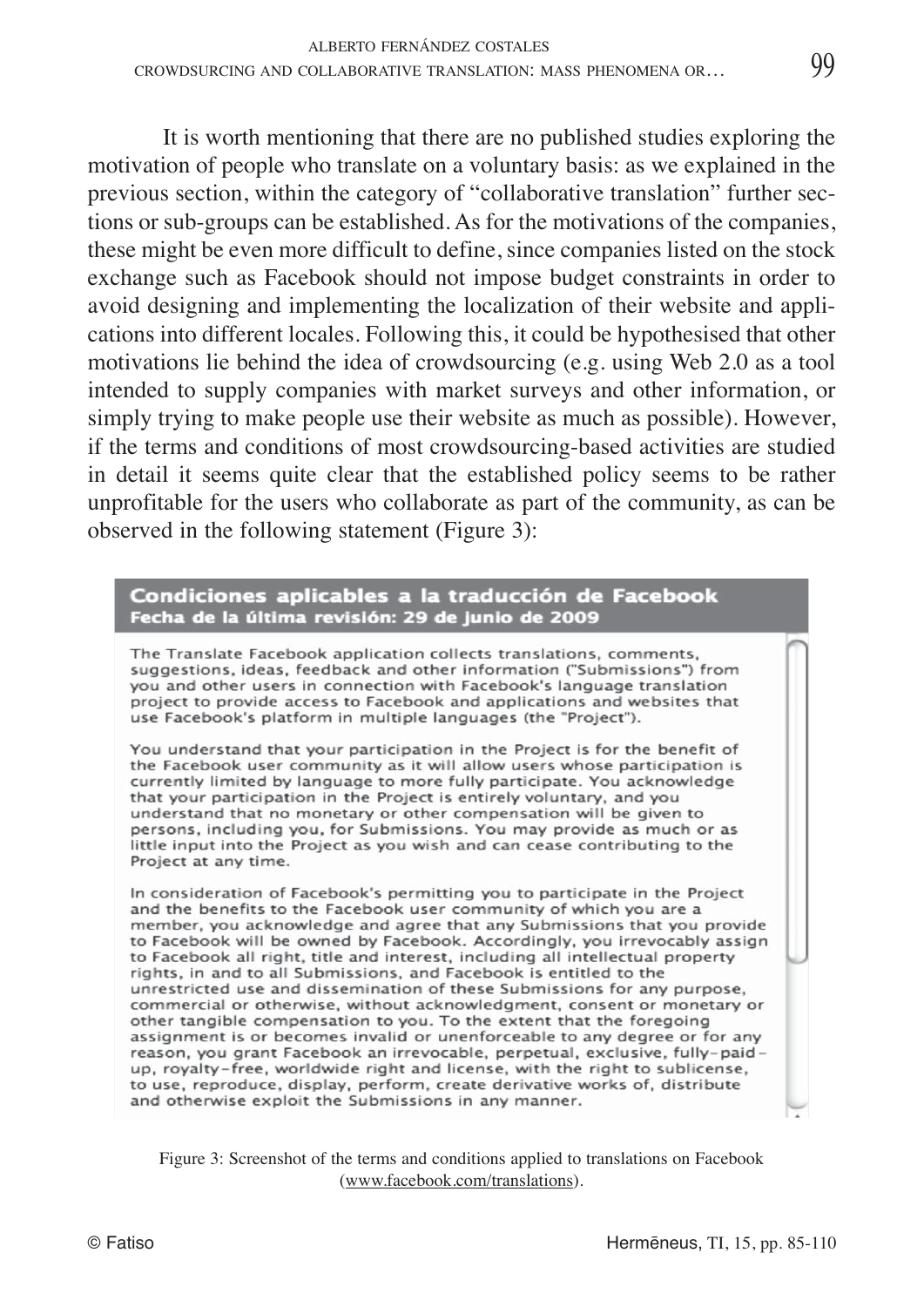Taking the example of Facebook, according to its terms and conditions of use (Figure 3), amateur translations "irrevocably assign to Facebook all right, title and interest, including all intellectual property rights". This includes the use and possible dissemination of all content submitted by users for any purpose and without any acknowledgment needing to be given to the authors.

The difference established between crowdsourcing and collaborative translation may seem to be idealistic, but is indeed based on very basic concepts of Translation Studies, and to some extent on the ingenuity of the translators. These translators keep offering the defence that translation is a human activity occurring on the eve of a possible paradigmatic shift towards a pattern of machine translation assisted by humans, where the post-edition of texts is, at least according to some scholars, called upon to be the future of the translation profession, acting as a replacement for 'translation proper' (García 2010). As with any professional activity, translation has to be paid for, and therefore the involvement of companies and institutions is needed. However, the apparent goodwill of corporations when asking people to develop a task must be scrutinized, as they might be avoiding the proper recognition of professionals.

In a similar way to collaborative translation, Open Source solutions provide free software applications developed by computer engineers to users. In addition, there are doctors who work for humanitarian causes on a voluntary basis. By contrast however, neither Google nor Microsoft ask computer engineers to develop the code for their websites for free, and neither are surgeons invited to design medical equipment on a purely voluntary basis.

Having said that, it is reasonable to acknowledge that the differentiation between the two concepts dealt with in this paper is not seamless and can be eroded with time. On the one hand, the legality of fansubbing is questionable from the point of view of intellectual property and distribution rights **<sup>7</sup>** and fansubbers operate in a legal vacuum (Díaz-Cintas and Muñoz Sánchez 2006, O'Hagan 2009). But also, the lack of legal action by companies producing TV series against fansubbers might be explained by the promotional campaign that fansubbers indirectly carry out when translating digital content into different languages. It could therefore be argued that companies are also engaged in col-

**<sup>7</sup>** Indeed, it can be argued that many amateur translators are not complying with the Berne Convention for the Protection of Literary and Artistic Works, governing copyright laws:

http://www.wipo.int/treaties/en/ip/berne/index.html. Accessed on 18th March 2011.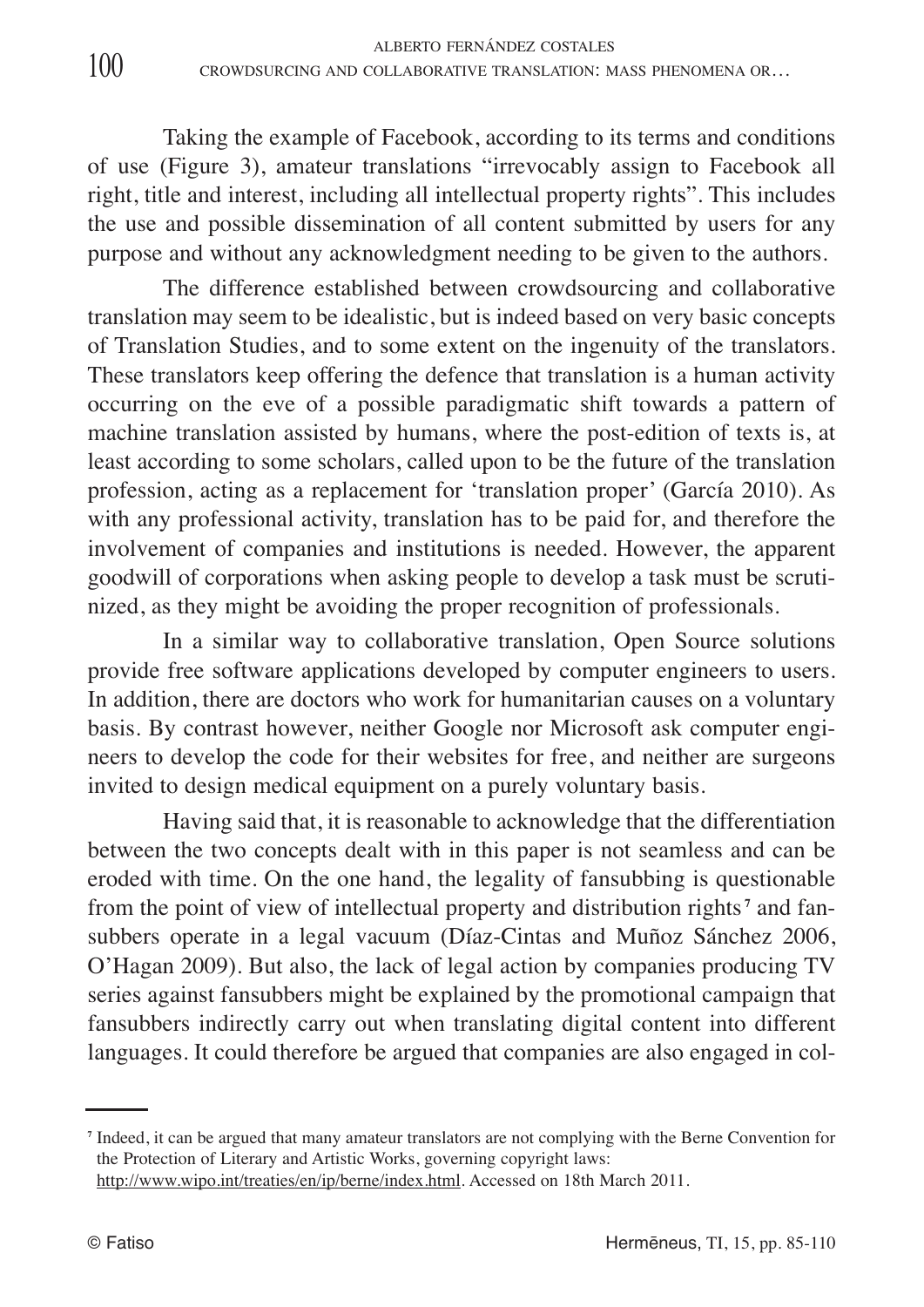laborative translation by intentionally permitting people to adapt their multimedia products in order to gain more visibility and reach a wider audience.

Also, some cases can be too close to the line which separates both concepts and difficult know on which side they should be placed. Many institutional websites are not translated by professional translators but by the institution's own staff: European university websites for example are mainly translated thanks to the work of administration and teaching staff (Fernández Costales 2010). Indeed, only 10% of the websites of universities listed in the ranking published in the *Times Higher Education Supplement* have been adapted by professional translators. In this case, the categorization of the situation as collaborative translation could pose some problems, but nor is it possible to consider it a clear example of crowdsourcing comparable to those described in this paper.

The specific nature of the Web as a high speed and dynamic communication tool suggests that the number of people creating, editing and sharing online content will continue to grow in the coming years. The amount of information on the Web increases on a daily basis and this will have a clear impact on the number of documents needing to be translated. It is worth mentioning that English is currently the international lingua franca, but in the case of the Internet, its growth is far lower than that of other emerging languages such as Chinese, Portuguese or Spanish. Indeed, statistics show that those using English only account for 27.3% of the total number of Internet users. **<sup>8</sup>** As more and more countries and territories have gained access to the Web, the number of users reading online content in different languages has grown exponentially (Cronin 2003: 14).

Under this framework, the need for translation seems to be quite clear and there is reason to believe that the volume of untranslated documents will drastically increase in the coming years if the number of -human- translators remains steady. This idea is frequently used to defend the development of machine translation systems and their use in sectors where human translators are not usually required. Thus, another hypothesis of this paper is that collaborative translation could also be subtly introduced into certain areas where companies do not need (or wish) to invest in professional translators or even in expensive automated translation systems. This could lead to a progressive erosion of the borders established setting out the differences between crowdsourcing and collaborative translation in this article.

**<sup>8</sup>** Source: www.internetworldstats.com. This website provides updated statistics on the top ten languages on the Web. Accessed on 18th March 2011.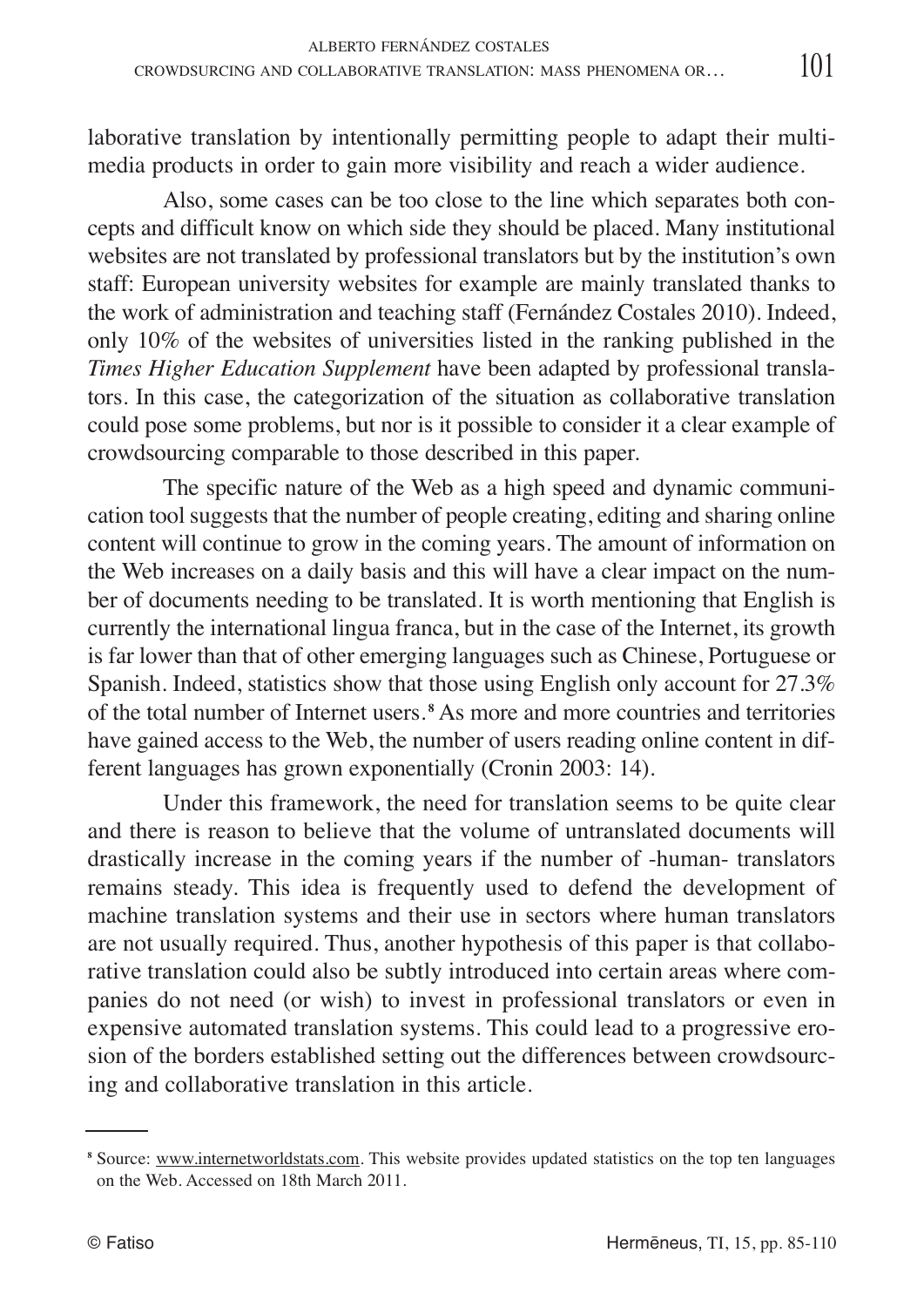## **5. TRANSLATION IN THE NEW ERA: NEW WINE IN OLD WINESKINS?**

The new setting or scenario described in the previous section may have a clear impact on the translation industry, as new models and workflows are being established resulting in major changes in the professional practice of translation. However, do these new patterns lead to a shift in the translation paradigm? In other words, are Translation Studies as an academic discipline being affected by the demands and constraints of the new panorama? Indeed, we are currently living in the "technological turn", which has followed the linguistic turn of the 1970s and the cultural turn of the 1980s (Snell-Hornby 2006).

The question as to whether Translation Studies as a discipline should be concerned about these phenomena has been indirectly answered in the previous sections. As a relatively young subject, translation has been engaged in achieving recognition of its status as an academic field and in improving in its visibility amongst other branches of knowledge. The so-called fragmentation of Translation Studies (Munday 2008: 197) should not be regarded as a handicap but as proof that it is a dynamic and flourishing area in which many sub-disciplines can be effectively integrated. In addition, the interaction with other fields supports the idea of multidisciplinarity, a key concept necessary to address the challenges of the new era.

From an academic standpoint, it is necessary to study the new phenomena, even when they are not specifically addressing professional translators. Although no empirical data are available due to the lack of research in the field, it can be considered that the output of collaborative translation is poor, or at least that it is "often below par" (Díaz-Cintas and Muñoz Sánchez 2006): from assessing the quality of many articles on Wikipedia and the typographical and other errors in many fansubbed series, it is clear that mistakes are relatively frequent. Indeed, in Spanish fansubbed versions, grammatical errors, wrong syntactic structures or literal translations of cultural elements are quite usual (Ferrer Simó 2005). One of the most common typographical errors in Spanish concerns the omission of the opening question mark  $(j)$  in many questions (an obvious case of negative transfer from English). Also, it is usual to see the use of Mexican Spanish expressions (e.g. *carro*, *lindo*) in Castilian Spanish subtitles. The figure below (Figure 4) shows several examples of incorrect translations in the last episodes released of the TV shows *Person of Interest*, *Fringe* and *The Vampire Diaries*.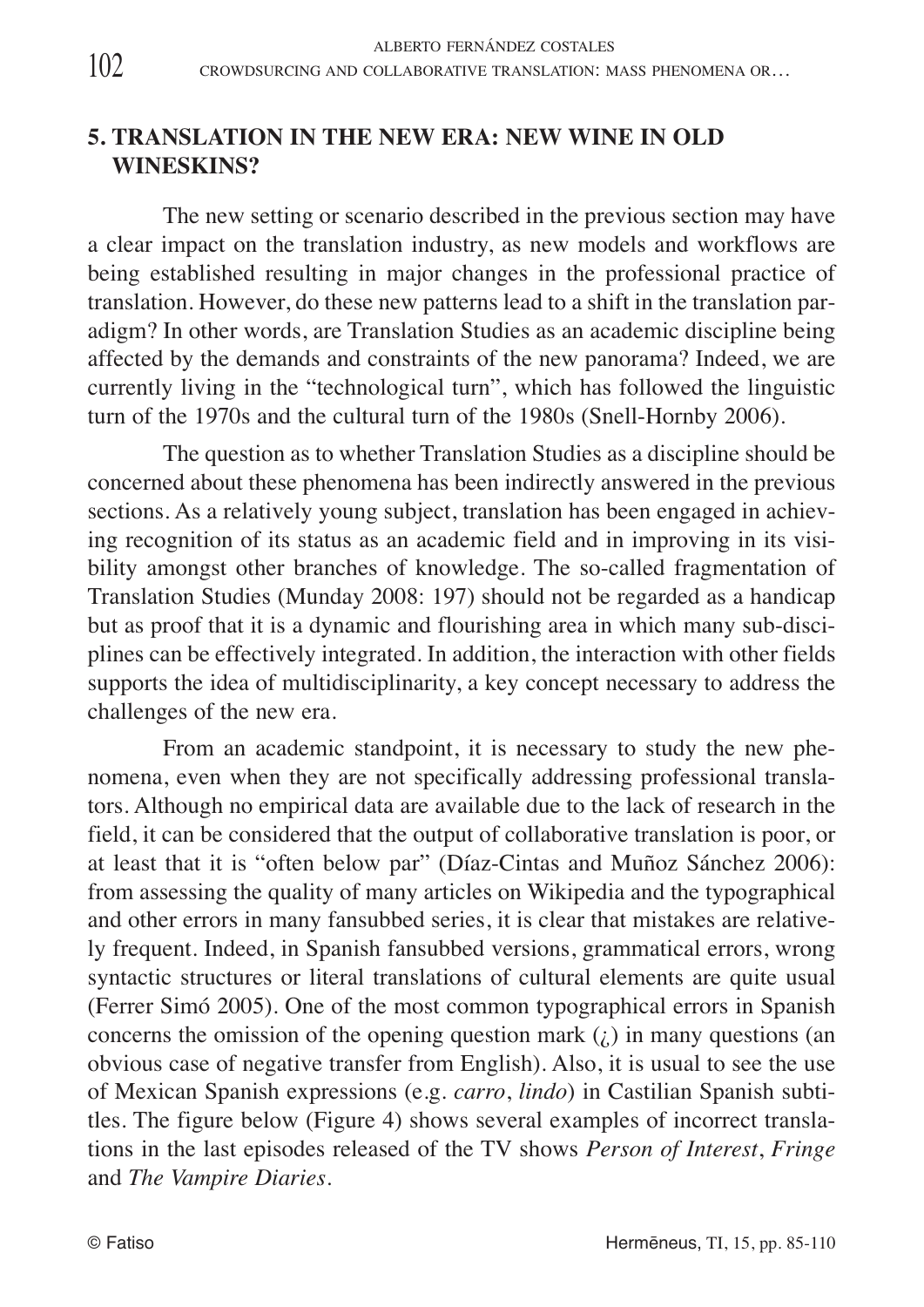| <b>TV Show</b><br>Person of Interest Season<br>1 Episode 8 00:31:50 -<br>00:31:52 | <b>English</b><br>You are familiar with<br>poisons?        | <b>Spanish</b><br>Eres familiar<br>con<br>venenos?              |
|-----------------------------------------------------------------------------------|------------------------------------------------------------|-----------------------------------------------------------------|
| Person of Interest Season<br>1 Episode 8 00:32:02 -<br>00:32:04                   | Then the STASI came<br>calling.                            | Entonces la STASI vino<br>llamando.                             |
| <i>Fringe</i> Season 4 – Episode<br>$300:02:52 - 00:02:54$                        | - You haven't sleep in<br>how long?<br>- Since I got here. | $-i$ Cuánto hace que no<br>duermes?<br>- Desde que estuve aquí. |
| <i>Fringe</i> Season $4$ – Episo<br>de $3\,00:09:32 - 00:09:35$                   | What are you saying<br>that he was scared to<br>death?     | Quieres decir que se<br>asustó hasta que se murió?              |
| The Vampire Diaries<br>Season 3 Episode<br>9<br>$00:04:10 - 00:04:14$             | I miss you. I'm miserable<br>here.                         | Te echo de menos. Soy<br>miserable aquí                         |
| The Vampire Diaries<br>Season 3 Episode<br>9<br>$00:37:44 - 00:37:46$             | So pull the plug on the<br>plan.                           | Así que tira del enchufe en<br>el plan.                         |

Figure 4: Examples of incorrect translations into Spanish of TV show fansubs.

Beyond typographical errors and other "minor" issues, failing to comply with the standards of (professional) subtitling is also commonly observable in fansubbing. For instance, certain conventions and subtitling techniques are sometimes not fully respected in fan subtitles, which do not stick to the golden rule of two lines per subtitle or 72 characters on screen (Pedersen 2011: 19). Although not a usual tendency, we can find examples of fansubs in which three lines cover an unusually large proportion of the screen. This might be more relevant, as failing to meet standards will also lead to a failure to meet user expectations.

| Mucho. La eco nos mostrará cualquier crecimiento de la<br>válvula cardíaca. Lo más probable es que sean suficientes unos<br>medicamentos. |
|-------------------------------------------------------------------------------------------------------------------------------------------|
|                                                                                                                                           |

### Figure 5: An example of a three-line subtitle in a TV show fansub.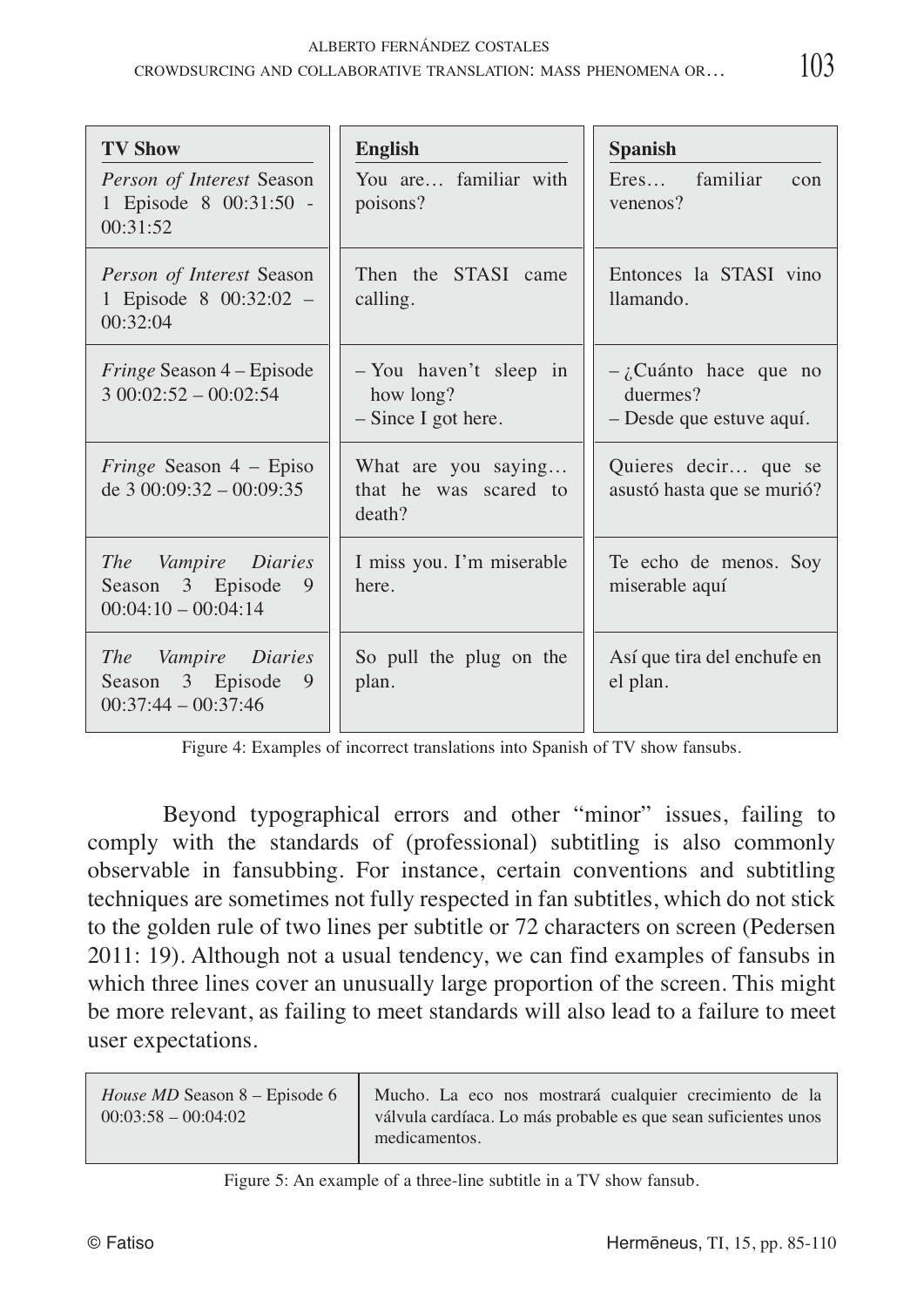Nevertheless, the possible lack of quality standards does not seem to be solid grounds for dismissing the exploration of this field from a scientific point of view. On the contrary, the study of collaborative translation and crowdsourcing can be used in order to improve best practices, defend the role of (professional) translators as the real experts in any communication setting far beyond simply the role of a *technician* who transfers language strings from "A" to "B" - and even to train our students. In any case, as most collaborative translation or user-generated content relies on the Web as the main communication tool, these phenomena could be effectively included within the paradigm of 'constrained translation' as described by Roberto Mayoral in his seminal paper:

> We cannot translate the text without understanding how the other communicative elements add to or modify the meaning: and, on the other hand, the non-linguistic elements of the message not only constitute part of the meaning but also, on occasions, impose their own laws and conditions on the text (Mayoral 1988: 363).

It is interesting to note that the segmentation of texts in some crowdsourcing and collaborative translation contexts (e.g. fansubbing) do resemble some of the scenarios where professional translators have to adapt language strings without having the context of the message they are trying to convey. In this sense, some scholars warn about the dangers of forgetting about translational issues (the target audience, the customer, the translation brief etc.). When translators transfer information strings in an automated way without reflecting on the text as a whole, they are ignoring the selection of appropriate translation strategies. Thus we arrive at the concept of 'word-for-word transfer'. This idea is supported by Pym (2003) and also by Cronin, who comments on the threat of translators becoming "transnational cyborgs who can no longer be conceived of independently of the technologies with which they interact" (2003: 112).

The other side of the coin concerns the translation industry. Should professional translators be worried about the growing number of amateurs doing their job for free? As García explains "the amount of work available to the professional translator on the web appears to be shrinking, due to the pincer effect of both machine translation and crowdsourcing" (2010). In this regard, it is interesting to point out that the possible comparison between crowdsourcing and machine translation has already been made (Anastasiou and Rajat 2011) on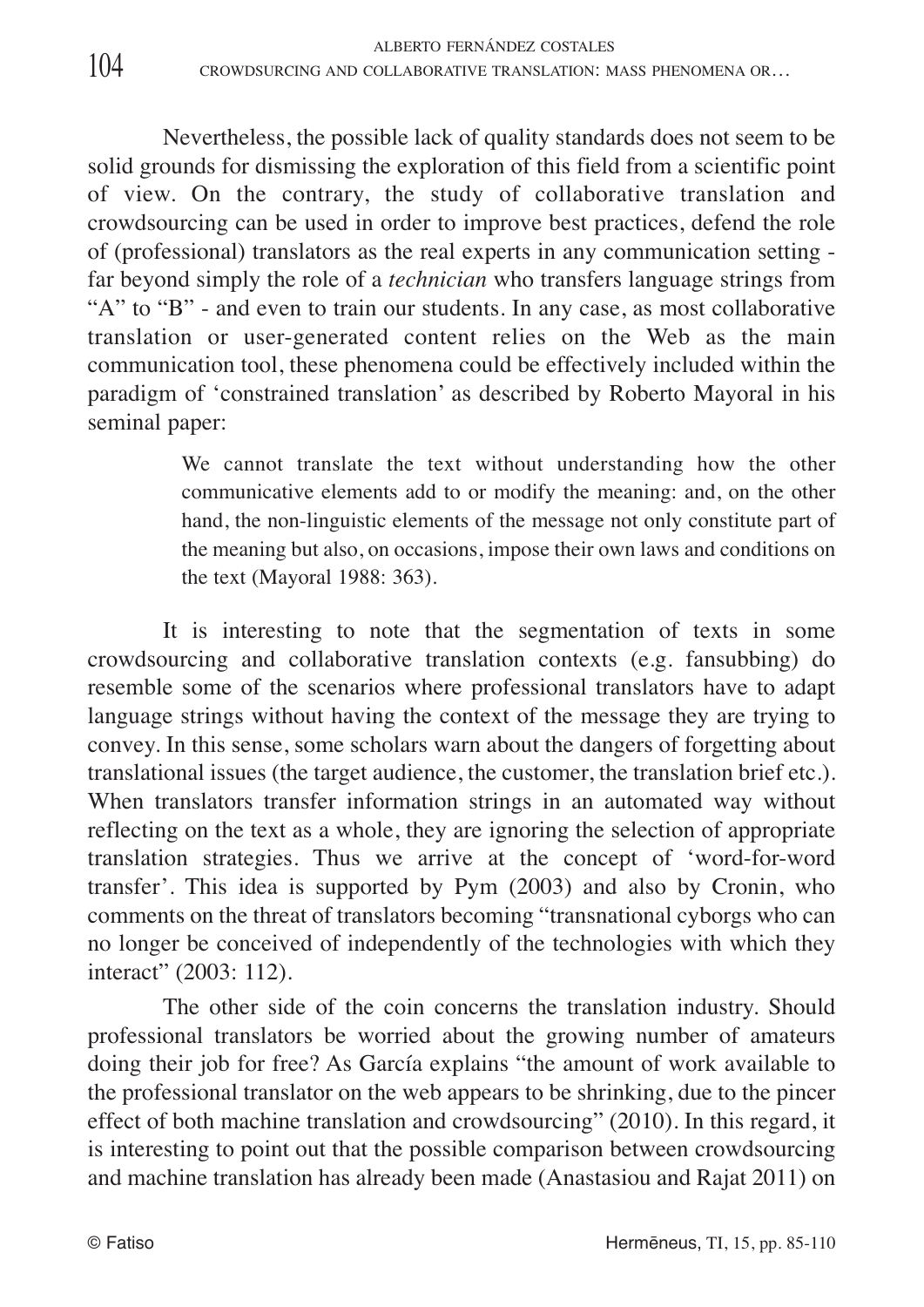the basis of the cost reduction and time saving features shared by both processes. On the other hand, research is being conducted to assess the possible ways in which professional quality can be achieved by means of crowdsourcing translation. In order to do this successfully, Zaidan and Callison-Burch (2011) state that "although many of the individual non-expert translators produce lowquality, disfluent translations, we show that it is possible to get high quality translations in aggregate by soliciting multiple translations, redundantly editing them, and then selecting the best of the bunch". Perrino (2009) establishes a comparison between the recent developments in translation and major changes in the music industry, and uses the example of Napster – an underestimated initiative that planted the seeds the subsequent revolution in the way people consume audiovisual products in the new millennium. Gouadec (2007: 312) also states that "the industrialisation of translation tools and procedures is largely responsible for the appearance and the development of the rift between three separate translation worlds, i.e. 'industrial' translation, 'craft' translation and 'amateur' translation". Finally, Brabham (2008) comments on the impact of crowdsourcing in professional sectors, focusing on the example of iStockphoto, which has provoked a situation in which "professional stock photographers have become obsolete".

However, as has been previously mentioned, the dynamism and the interoperability of translation leave it a perfectly placed to overcome the challenges of the new era. From the very beginning of its recognition as an academic discipline, Translation Studies has been evolving and integrating new patterns and processes (e.g. audiovisual translation or interpreting studies) and the professional practice of translation has been reformulated and reshaped on the basis of new technologies. More recently, the consolidation of the localisation industry in the 1990s led to the debate as to whether or not it should be included under the umbrella of translation, or if it should in fact be regarded as a different discipline (Fernández Costales 2009). In any case, the very essence of translation as a human activity has been preserved and every researcher and practitioner working in this field must be aware that the ingenuity and the audacity of (human professional) translators will be key to overcoming the linguistic and cultural barriers of a multicultural setting. In other words, the more automation there is, the more important the role of authentic experts should be in the communication and translational process. Indeed, research in the field of machine translation is not intended to *replace* human translators but instead provide them with useful tools and resources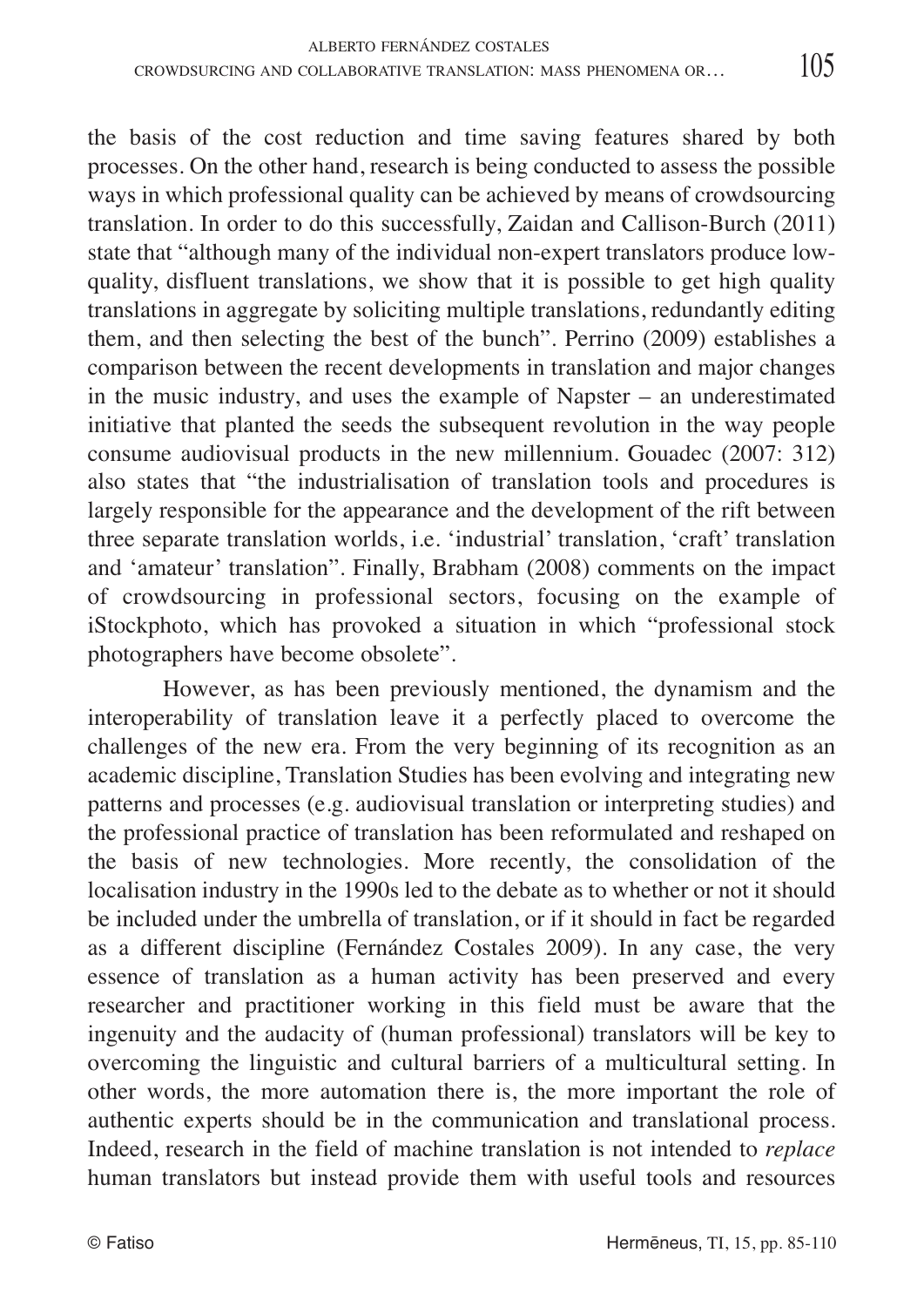(Melby 2006). It is therefore the role of academia and the translation industry to analyse the new process and promote best practices at the same time as training the translators of the future.

This is in tune with some less pessimistic views suggesting that there is real power in the hands of amateur translators who are using Web 2.0 and the translation technologies provided by the boom of localization to turn crowdsourcing into an "instrument of human political intervention" or the "strategic use of technical resources to further human concerns or agendas" (Cronin 2010).

Modern trends and tendencies must be studied in order to gain a realistic picture of the current situation in the world of translation. The knowledge and the results obtained can then be used to take advantage of the new phenomena and provide solutions and best practices. The very essence of translation will remain, even when it is labelled with tags such as 2.0 or 3.0.

## **6. CONCLUSIONS**

This paper highlights the importance of the emerging phenomena associated with user-generated content and tries to establish the difference between crowdsourcing and collaborative translation on the basis of the initiators of the translational process and the rationale promoting both processes. Where the former may bow to the interests of private companies, the latter is driven by the collective sense of collaboration traditionally associated with Web 2.0. Beyond legal and moral issues, and leaving aside the question of the poor output quality of non-professional translation, it is a fact that the amount of collaborative translations has been growing in recent years. This is a concerning issue for Translation Studies and more research is needed in this field, as it is necessary to have a comprehensive and realistic view of the current panorama of translation. Finding out 'who-does-what' can contribute to promoting the recognition and enhancement of the figure of the translator as the expert in multicultural scenarios. Further research could be conducted in the field of fansubbing and web translation, and the results could be used to train students or even to design methods of language teaching and learning through translation exercises.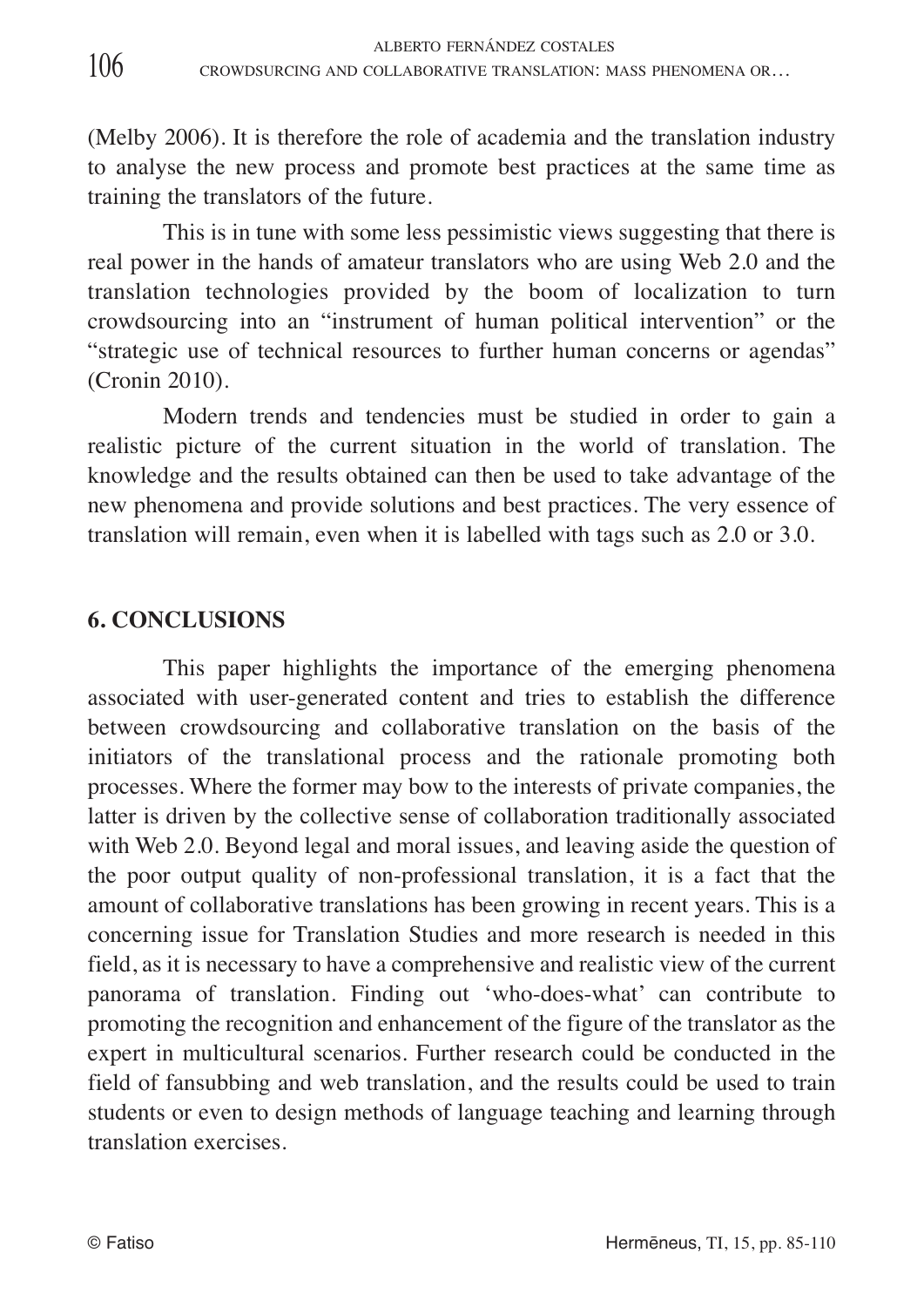The involvement of scholars and researchers in this field will contribute to the humanization and professionalization of the *community discourse*, not only with regards to user-generated content but also concerning language and translation technology. In the era of collective intelligence and crowdsourcing it is necessary that translation scholars and researchers are able to interact with professionals from the industry in order to provide solutions and best practices.

The ingenuity and ability of human translators and researchers have allowed advancements in the field of Translation Studies and contributed to the neverending process of overcoming linguistic and cultural barriers. These two features, together with the knowledge and expertise of scholars and professionals from other related areas, must be employed in order to analyse emerging phenomena resulting from progress in the field of technology.

### **REFERENCES**

- Anastasiou, Dimitra and Reinhart Schäler. "Translating Vital Information: Localisation, Internationalisation and Globalisation". *Synthèses Journal,* 3 (2010): 11-25.
- Anastasiou, Dimitra and Rajat Gupta. "Comparison of Crowdsourcing Translation with Machine Translation". *Journal of Information Science,* 36.6 (2011): 637-659.
- Benkler, Yochai. "Coase's Penguin, or, Linux and The Nature of the Firm". *Yale Law Journal,* 112.3 (2002): 369-446.
- Brabham, Daren C. "Crowdsourcing as a Model for Problem Solving: An Introduction and Cases". *Convergence: The International Journal of Research into New Media Technologies,* 14.1 (2008): 75-90.
- Brabham, Daren C. "Crowdsourcing: A Model for Leveraging Online Communities". *The Routledge Handbook of Participatory Cultures.* Eds. Aaron Delwiche and Jennifer Henderson. New York: Routledge, forthcoming.
- Bogucki, Luckasz. "Amateur Subtitling on the Internet". *Audiovisual Translation: Language Transfer on Screen*. Eds. Jorge Díaz-Cintas and Gunilla Anderman. New York: Palgrave Macmillan, 2009. 49-57.
- Carr, Nicholas. *The Shallows*. London: Atlantic, 2010.
- Castells, Manuel. *La Era de la Información. Economía, Sociedad y Cultura. Vol. 1. La Sociedad Red.* Madrid: Alianza Editorial, 1996.
- Cronin, Michael. "The IT Crowd". *Tradumática*, 8 (xxxx). <http://www.fti.uab.es/tradumatica/revista/num8/articles/04/04art.htm> [16 March 2010]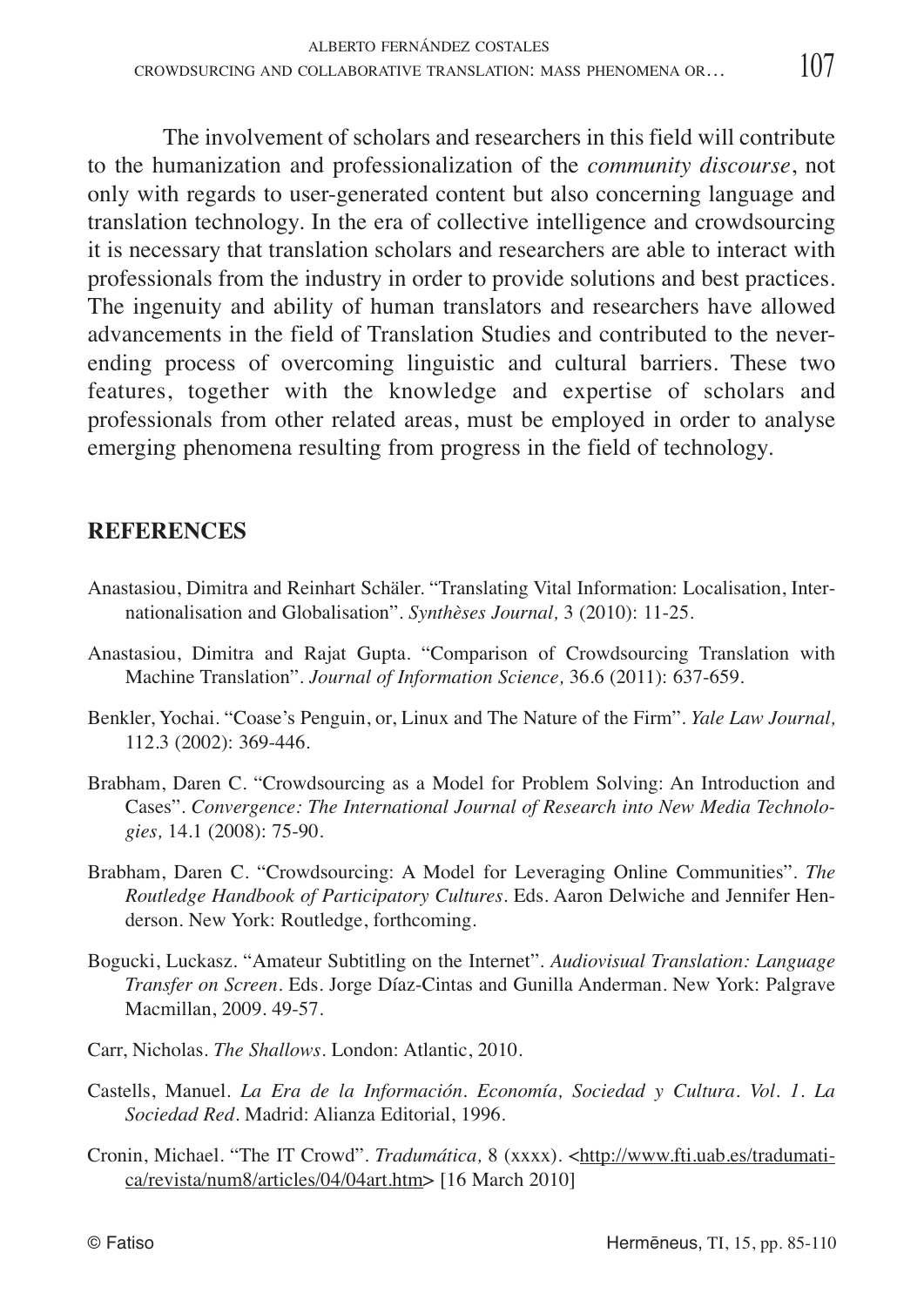—: *Translation and Globalization*. London: Routledge, 2003.

- De Palma, Donald. A., and Nataly Kelly. *Translation of, for, and by the People*. Lowell, MA: Common Sense Advisory, 2008.
- Díaz-Cintas, Jorge. "Back to the Future in Subtitling". *Marie Curie Euroconferences MuTra: Challenges of Multidimensional Translation*. Xxxx: University of Saarland, 2005.
	- —: "El Subtitulado como Técnica Docente". *Vida Hispánica*,12 (1995): 10-14.
- Díaz-Cintas, Jorge, and Pablo Muñoz Sánchez. "Fansubs: Audiovisual Translation in an Amateur Environment". *The Journal of Specialised Translation, 6* (2006): 37-52. <http://www.jostrans.org/issue06/art\_diaz\_munoz.pdf> [16 March 2011]
- Esselink, Bert. *A Practical Guide to Localization*. Amsterdam: John Benjamins, 2000.
- Fernández Costales, Alberto. *Traducción, Localización e Internacionalización: El Caso de las Páginas Web Universitarias*. Unpublished PhD Thesis. University of Oviedo, 2010.
	- —: "Translation 2.0. The localization of Institutional Websites under the Scope of Functionalist Approaches". *Translation and the (Trans)formation of Identities*. *Selected Papers of the CETRA Research Seminar in Translation Studies.* Ed. Dries De Crom. Leuven: Katholieke Universiteit, 2009. <http://www.kuleuven.be/cetra/papers/ papers.html> [17 March 2011].
- Ferrer Simó, María Rosario. "Fansubs y Scanlations: La Influencia del Aficionado en los Criterios Profesionales". *Puentes,* 6 (2005): 27-43.
- García, Ignacio. "The Proper Place of Professionals (and Non-Professionals and Machines) in Web Translation". *Tradumática* 8 (xxxx). <http://www.fti.uab.es/tradumatica /revista/num8/articles/02/02art.htm> [17 March 2011].
- Gottlieb, Henrik. "Subtitling". *Routledge Encyclopedia of Translation Studies.* Ed. Mona Baker. London and New York: Routledge, 2001. 244-248.
- Gouadec, Daniel. *Translation as a Profession*. Amsterdam: John Benjamins, 2007.
- Hills, Matt. *Fan Cultures*. London and New York: Routledge, 2002.
- Howe, Jeff. *Crowdsourcing: Why the Power of Crowd Is Driving the Future of Business*. London: Randomhouse, 2008.
- Jenkins, Henry. *Fans, Bloggers, and Gamers: Exploring Participatory Culture*. New York and London: New York University Press, 2006.
- Kelly, Nataly. "Freelance Translators Clash with Linkedin over Crowdsourced Translations". *Common Sense Advisory*, 16 (2009). <http://www.globalwatchtower.com/2009/ 06/19/linkedin-ct3/> [March 2011].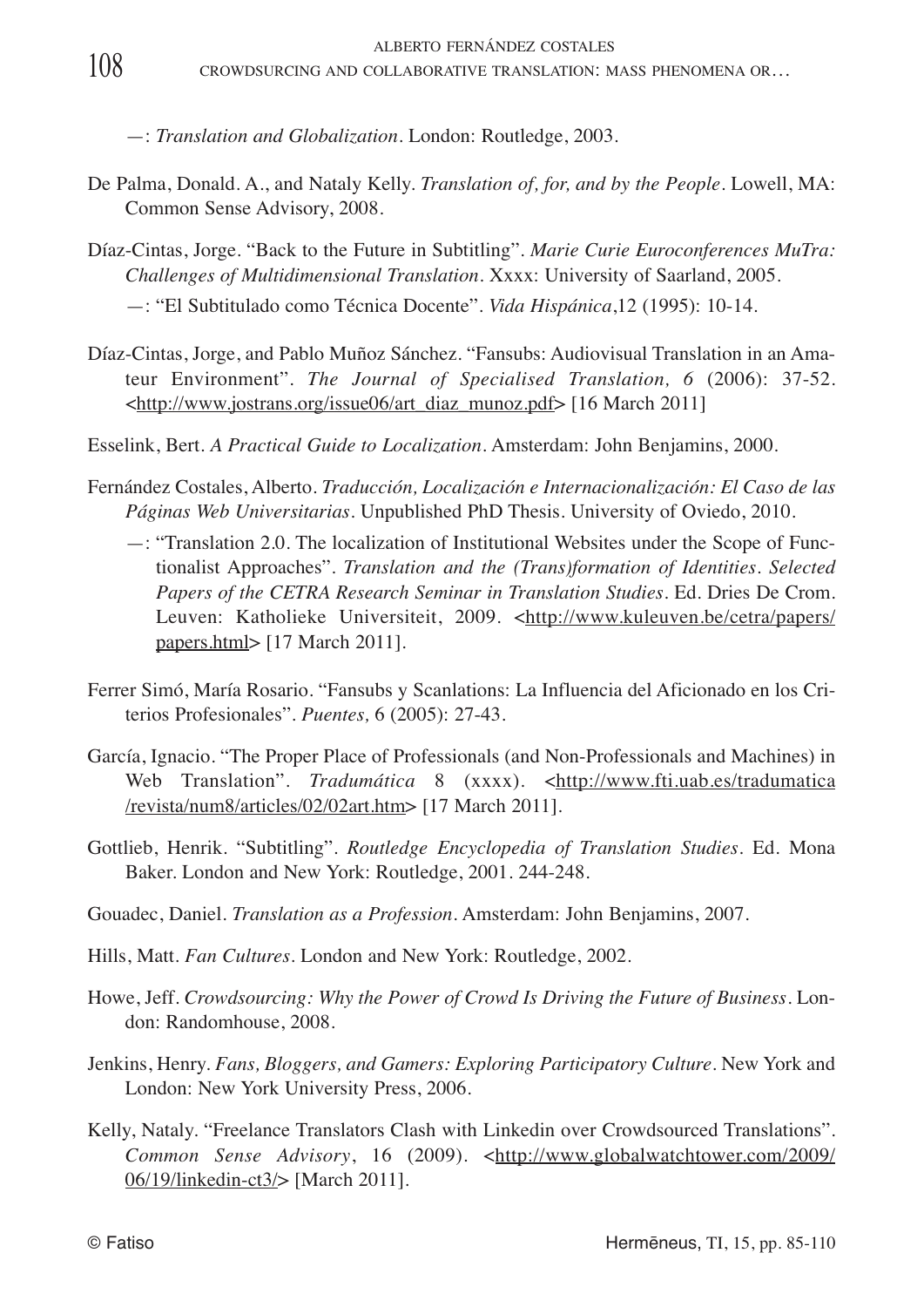- Leonard, Sean. "Progress Against the Law: Anime and Fandom, with the Key to the Globalization of Culture". *International Journal of Cultural Studies,* 8.3 (2005): 281–305.
- Mangiron, Carmen, and Minako O'Hagan. "Game Localisation: Unleashing Imagination with ´Restricted´ Translation". *The Journal of Specialised Translation, 6* (2006): 10-21. <http://www.jostrans.org/issue06/art\_ohagan.php> [16 March 2011.]
- Mayoral, Roberto et al. "Concept on Constrained Translation: Non-Linguistic Perspectives of Translation. *Meta,* 33 (1988): 356-67.
- Melby, Alan K. "MT+TM+QA: The Future is Ours". *Tradumática,* 4 (xxxx). <http://www. fti.uab.es/tradumatica/revista/num4/articles/04/04art.htm> [18 March 2011]
- Munday, Jeremy. *Introducing Translation Studies*. 2nd Edition. New York: Routledge, 2001.
- Muñoz Sánchez, Pablo. "En Torno a la Localización de Videojuegos Clásicos Mediante Técnicas de Romhacking: Particularidades, Calidad y Aspectos Legales". *The Journal of Specialised Translation,* 9 (2008): 80-95. <http://www.jostrans.org/issue09/art\_munoz\_san chez.pdf> [17 March 2011]
- Nord, Christiane. "Skopos, Loyalty and Translational Conventions". *Target,* 3.1 (1991): 91- 109.
- O'Hagan, Minako. "Evolution of User-generated Translation: Fansubs, Translation Hacking and Crowdsourcing". *Journal of Internationalisation and Localisation,* 1 (2009): 94–121.
	- —: "Fan Translation Networks: An Accidental Translator Training Environment?". *Translator and Interpreter Training: Methods and Debates*. Ed. John Kearns. London: Continuum, 2008. 158-183.
	- —: *The Coming Industry of Teletranslation*. Clevedon: Multilingual Matters, 1996.
- O'Hagan, Minako, and David Ashworth. *Translation-Mediated Communication in a Digital World: Facing the Challenges of Globalization and Localization*. Clevedon: Multilingual Matters, 2002.
- Pedersen, Jan. *Subtitling Norms for Television*. Amsterdam: John Benjamins, 2011.
- Pérez González, Luis. "Fansubbing Anime: Insights into the Butterfly Effect of Globalisation on Audiovisual Translation". *Perspectives,* 14.4 (2006): 260–277.
- Perrino, Saverio. "User-generated Translation: The Future of Translation in a Web 2.0 Environment". *The Journal of Specialised Translation*, 12 (2009): 55-78. <http://www.jos trans.org/issue12/art\_perrino.pdf> [17 March 2011].
- Pym, Anthony. "Localization and the Dehumanization of Discourse". *The Linguist,* 41.6 (2003): 168-170.